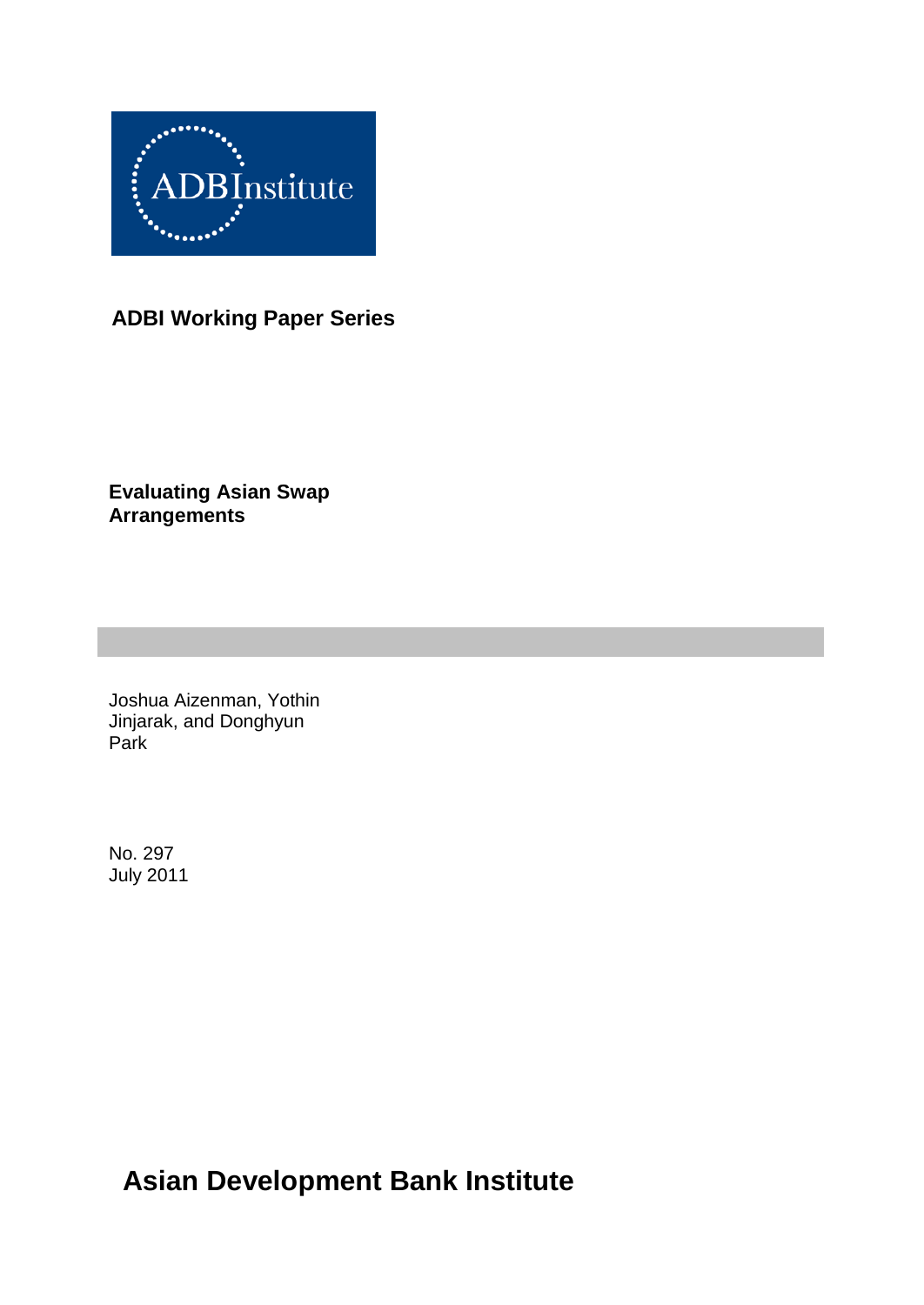Joshua Aizenman is professor of economics at the University of California at Santa Cruz and the National Bureau of Economic Research. Yothin Jinjarak is senior lecturer at the School of Oriental and African Studies (SOAS) of the University of London. Donghyun Park is principal economist at the Asian Development Bank.

The views expressed in this paper are the views of the authors and do not necessarily reflect the views or policies of ADBI, the Asian Development Bank (ADB), its Board of Directors, or the governments they represent. ADBI does not guarantee the accuracy of the data included in this paper and accepts no responsibility for any consequences of their use. Terminology used may not necessarily be consistent with ADB official terms.

The Working Paper series is a continuation of the formerly named Discussion Paper series; the numbering of the papers continued without interruption or change. ADBI's working papers reflect initial ideas on a topic and are posted online for discussion. ADBI encourages readers to post their comments on the main page for each working paper (given in the citation below). Some working papers may develop into other forms of publication.

Suggested citation:

Aizenman, J., Y. Jinjarak, and D. Park. 2011. Evaluating Asian Swap Arrangements. ADBI Working Paper 297. Tokyo: Asian Development Bank Institute. Available: http://www.adbi.org/working-paper/2011/07/22/4660.evaluating.asian.swap.arrangements/

Please contact the authors for information about this paper.

Email: [jaizen@ucsc.edu;](mailto:jaizen@ucsc.edu) [yj5@soas.ac.uk;](mailto:yj5@soas.ac.uk) [dpark@adb.org](mailto:dpark@adb.org)

Asian Development Bank Institute Kasumigaseki Building 8F 3-2-5 Kasumigaseki, Chiyoda-ku Tokyo 100-6008, Japan

Tel: +81-3-3593-5500 Fax: +81-3-3593-5571 www.adbi.org E-mail: info@adbi.org

© 2011 Asian Development Bank Institute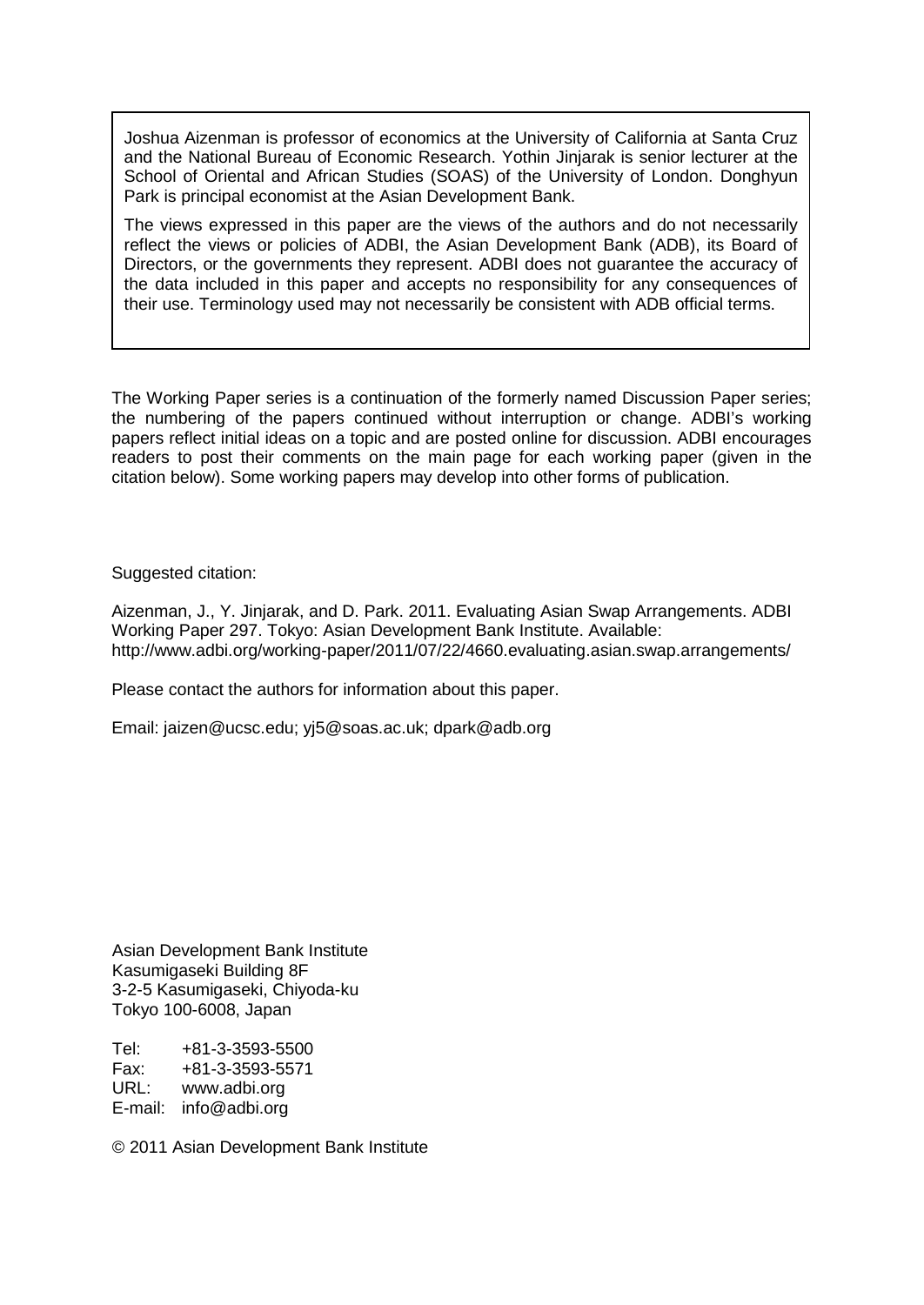#### **Abstract**

Motivated by the unprecedented rise of swap agreements between the central banks of developed economies and their developing economy counterparts, this paper evaluates Asian swap arrangements and their association with the build-up of foreign reserves prior to the 2008–2009 global financial crisis. The evidence suggests that there is a limited scope for swaps to substitute for reserves. Furthermore, the selectivity of the swap lines indicates that only countries with significant trade and financial linkages can expect access to such ad hoc arrangements, on a case by case basis. Moral hazard concerns suggest that the applicability of these arrangements will remain limited. However, deepening swap agreements and regional reserve pooling arrangements may weaken the precautionary motive for reserve accumulation.

**JEL Classification:** F15, F31, F32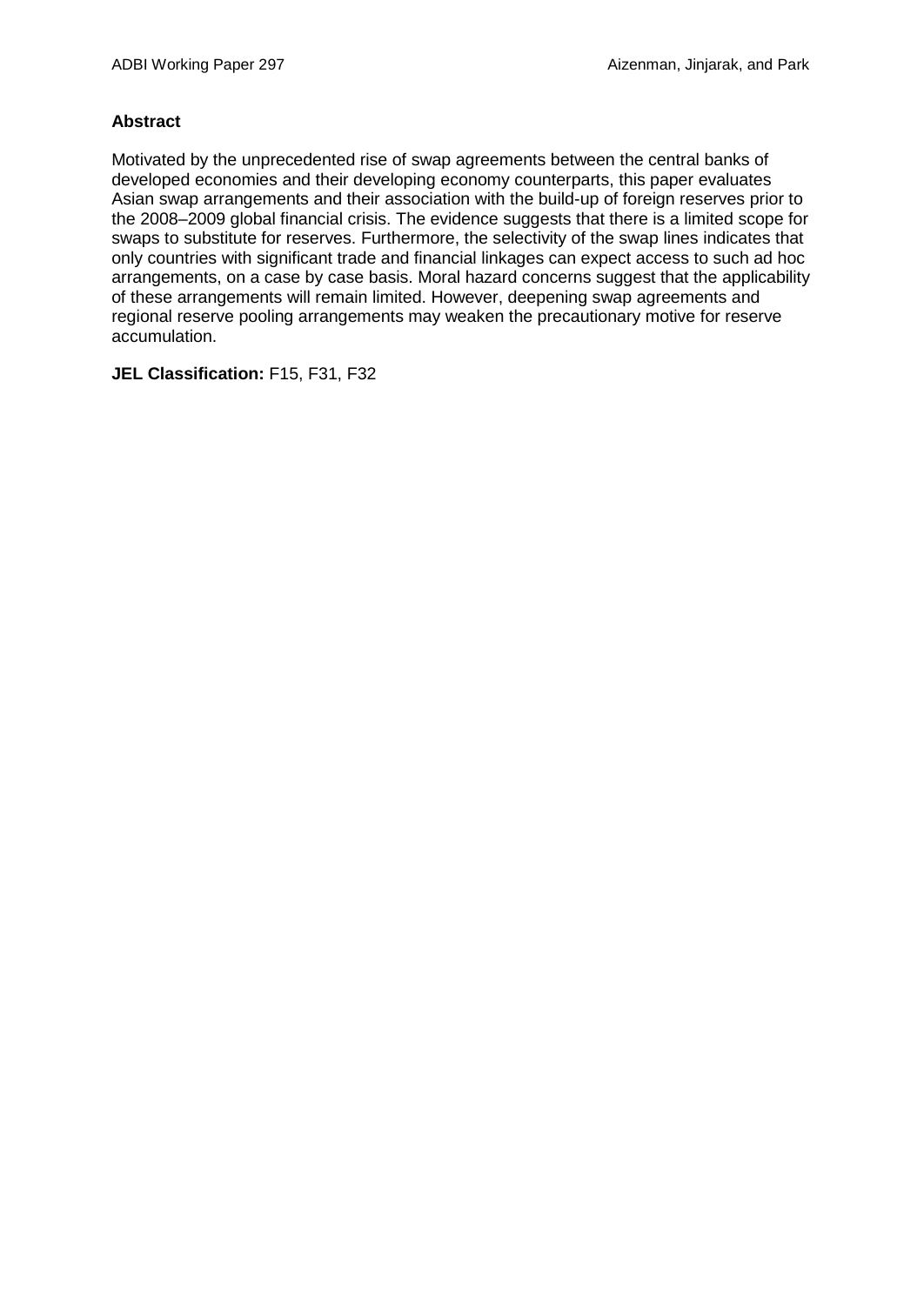# **Contents**

| 1. |                                                                                           |  |
|----|-------------------------------------------------------------------------------------------|--|
| 2. |                                                                                           |  |
| 3. | The Implications of the Global Financial Crisis for the Dollar Standard's Sustainability, |  |
| 4. | The Republic of Korea's Financial Turmoil in the Second Half of 2008: The Use of          |  |
| 5. |                                                                                           |  |
| 6. |                                                                                           |  |
|    |                                                                                           |  |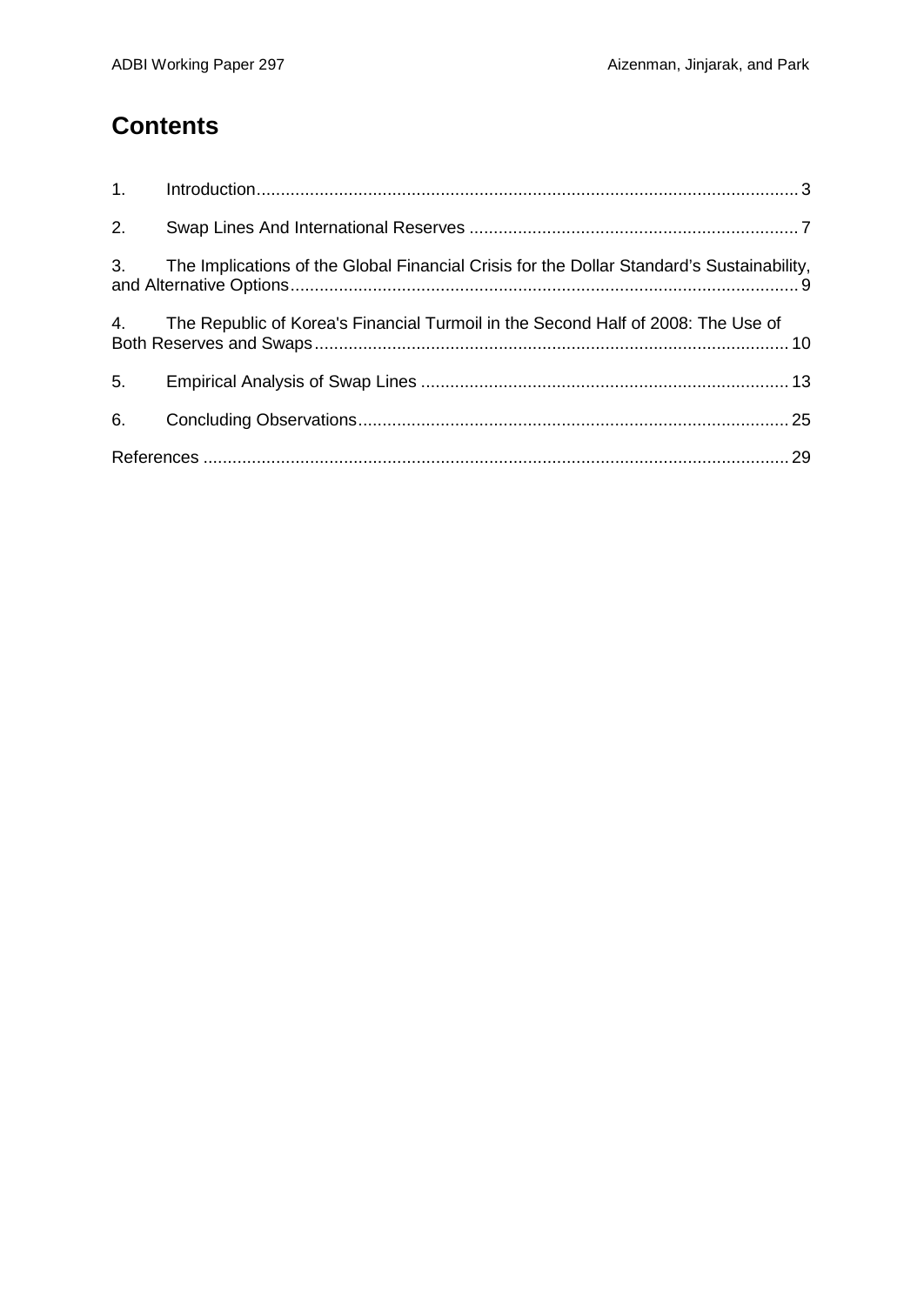# **1. INTRODUCTION**

<span id="page-4-0"></span>By any measure, developing Asia (hereafter Asia) has experienced an unprecedented build-up of foreign exchange (FX) reserves since the Asian financial crisis of 1997–1998. Asia's reserves have surged from US\$202 billion in 1990 to US\$3,371 billion in 2008. The growth rate has accelerated since 2000, with reserves growing on average by more than 20% per year.

The People's Republic of China (PRC) has played a significant role in the build-up, accounting for more than 50% of the growth between 1990 and 2008. However, the build-up is a regionwide phenomenon. The pattern is similar even if we account for the region's rapid economic growth—the region's reserves-to-GDP ratio tripled from 13.1% in 1990 to 40.2% in 2008.

The explosive growth of Asia's reserves is part of a broader trend of reserve build-up in developing countries. Developing countries' share of global reserves has risen from 28% to 65% between 1990 and 2008. In Asia's case, the reserve build-up has been largely driven by a sharp reversal of the current account position since the Asian financial crisis. While the region as a whole ran a small current account deficit prior to the crisis, it has run a sizable and persistent current account surplus thereafter. In some countries such as the PRC and the Republic of Korea (hereafter Korea), an important additional source of reserve growth has been net capital inflows. As of December 2009, no fewer than six Asian developing countries were among the world's ten largest holders of FX reserves: PRC; India; Taipei,China; Korea; Singapore; and Hong Kong, China. In addition, Malaysia, Thailand, Indonesia, the Philippines, Viet Nam, and Kazakhstan also have large and growing amounts of FX reserves.

Broadly speaking, there are two main explanations for the extraordinary growth of Asia's FX reserves in the post-crisis period: (i) precautionary self-insurance against financial crisis, and (ii) mercantilist export promotion. The Asian financial crisis had a devastating economic and social impact on Asia. Although five countries—Indonesia, Korea, Malaysia, Philippines, and Thailand —bore the brunt of the impact, the psychological impact of the crisis extended to the entire region. While there is a great deal of controversy about the causes of the crisis, what directly precipitated it was a shortage of international liquidity. Therefore, one plausible interpretation of Asia's reserve hoarding is that it is an attempt to build up an ample war chest of international liquidity to protect itself against a repeat of the Asian crisis. This type of demand for reserves is known as the precautionary or self-insurance demand for reserves.

The other main benefit of accumulating reserves is that it can improve external competitiveness and thus promote exports. This type of demand for reserves is known as the mercantilist demand for reserves. Aizenman and Lee (2007) provide a comprehensive discussion of both precautionary and mercantilist demand for reserves. Their study found that both motives were at play in the region's reserve build-up.

There is yet a third motive for holding reserves, which is related to the first two but somewhat different—exchange rate stability, as outlined by Calvo and Reinhart (2002). Exchange rate stability is often a key macroeconomic policy objective. In this case, rapid reserve growth may be the result of systematic foreign market interventions aimed at stabilizing the exchange rate.

The different motives behind Asia's reserve accumulation are not mutually exclusive from a theoretical point of view, and hence are very difficult to distinguish empirically. Indeed, efforts to empirically distinguish between the precautionary and mercantilist motives may ultimately be unproductive. It is precisely because a more competitive exchange rate allows a country to improve its current account position that it is able to build up the reserves required for precautionary purposes. From the perspective of the global reserve currency system, regardless of the relative importance of the different motives, the massive purchase of United States (US)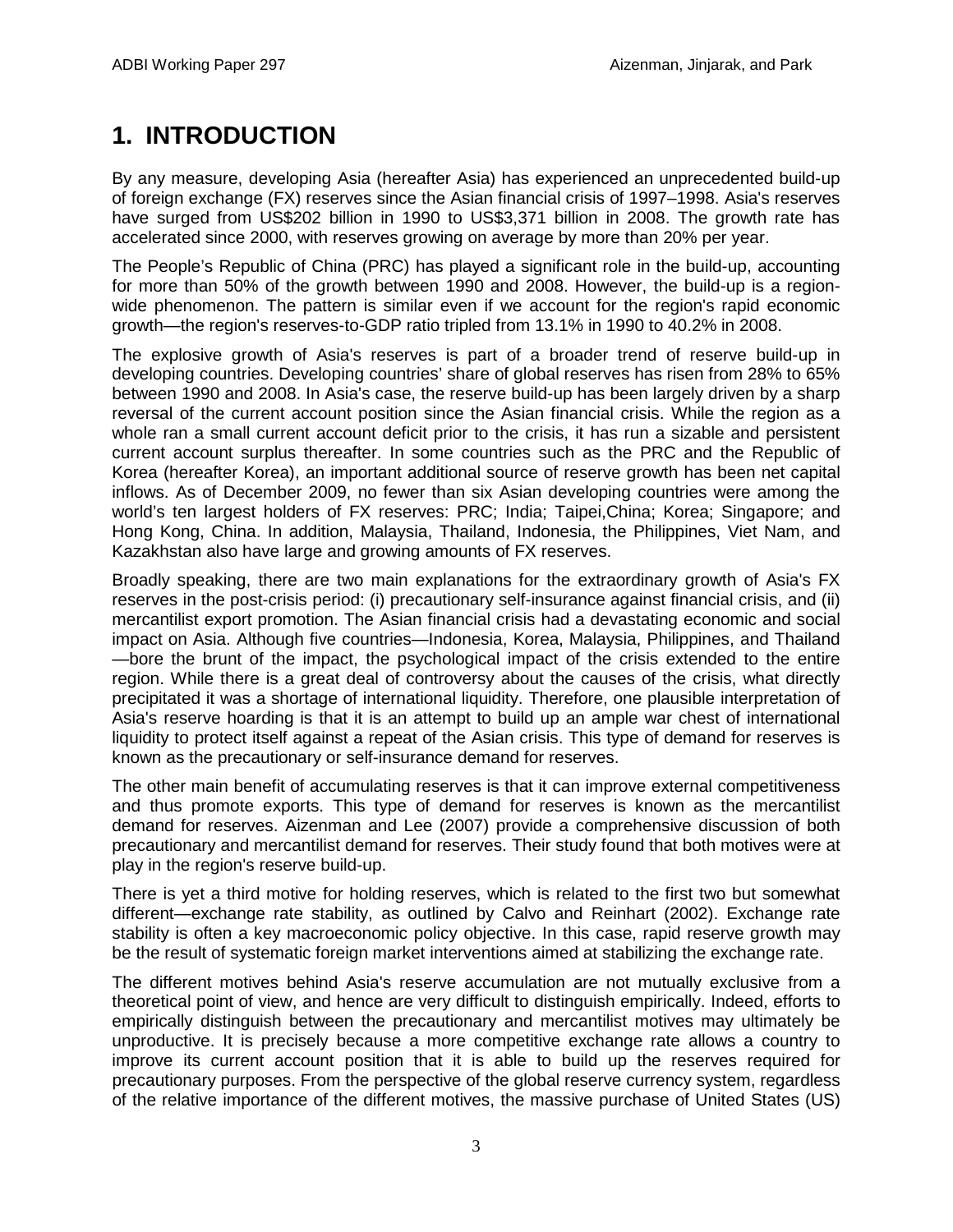dollar-denominated reserve assets—i.e., US government and government sponsored enterprise securities—by Asian countries bolsters the status of the dollar as the world's dominant reserve currency.

The dollar standard or Bretton Woods II view of global imbalances (see Dooley, Folkerts-Landau, and Garber 2009) is closely tied to the mercantilist demand for reserves. According to this view, much of Asia has in effect reverted to tightly-managed, dollar-based exchange rate regimes. This came after a brief experimentation with more flexibility during the Asian crisis. The term Bretton Woods II draws an analogy between the exchange rate behavior of Asian countries since the Asian crisis and the Bretton Woods system of pegged but adjustable exchange rates in place between 1945 and the early 1970s.

The desirability of the fast accumulation of FX reserves in Asia remains debatable (see Cheung and Xingwang 2009). As noted above, holding reserves entails a number of potential benefits precautionary self-insurance, export promotion, and exchange rate stability. At the same time, countries also incur substantial costs when they accumulate large amounts of reserves. These include inflationary pressures due to the expansion of the monetary base, fiscal costs which arise if the interest rate on sterilization bonds exceeds the interest rate earned on reserve assets, and potentially higher interest rates required to induce the public to hold ever-larger amounts of sterilization bonds. The presence of both costs and benefits implies an optimal reserve level, above which more reserves subtract from, rather than add to, national welfare. According to most conventional measures of reserve adequacy, the region now has reserves far in excess of all plausible estimates of what it needs. One such measure, the Greenspan-Guidotti rule, puts forward that a country has adequate reserves if its reserves exceed its short-term debt.<sup>[1](#page-5-0)</sup> The underlying notion here is that a country which has reserves exceeding all external debt falling within one year should be able to service its most urgent external obligations, even during a financial crisis. At the end of 2008, all of Asia's top 10 reserve holders passed the Greenspan-Guidotti rule, some by a wide margin. Most other reserve adequacy measures also point to an abundance of reserves.<sup>[2](#page-5-1)</sup>

The growing consensus that the region now has substantial amounts of surplus reserves has led to calls for managing such reserves more actively. In the period immediately preceding the global financial crisis, parking surplus reserves in safe and liquid but low-yielding US government securities was increasingly seen as a waste of valuable national resources. The creation of sovereign wealth funds (SWFs) such as the China Investment Corporation (CIC) and the Korea Investment Corporation (KIC) represents a policy response to growing popular

<span id="page-5-0"></span> $1$  The focus on short term total external debt/international reserves makes sense if sudden crises have durations shorter than a year. However, severe cases like the global financial crisis of 2008–2009 may have lingering effects well beyond a year. Hence, prudent regulators may pay attention to the external debt maturity structure of a country, looking beyond the short-term debt/International reserve ratio. In the same vein, the regulator may pay attention to both the private and the public external debt maturity structure.

<span id="page-5-1"></span> $2$  Park and Estrada (2009) provide a comprehensive analysis of whether Asia's reserves have reached excessive levels. Obstfeld, Shambaugh, and Taylor (2009) find empirical support for a broader self-insurance view, where reserves provide a buffer against both deleveraging initiated by foreign parties and sudden demand of domestic residents for external assets, i.e., "sudden capital flight." The high positive co-movement of international reserves and M2 is consistent with the view that the greatest capital-flight risks are posed by the most liquid assets, i.e., by the liquid liabilities of the banking system captured by M2.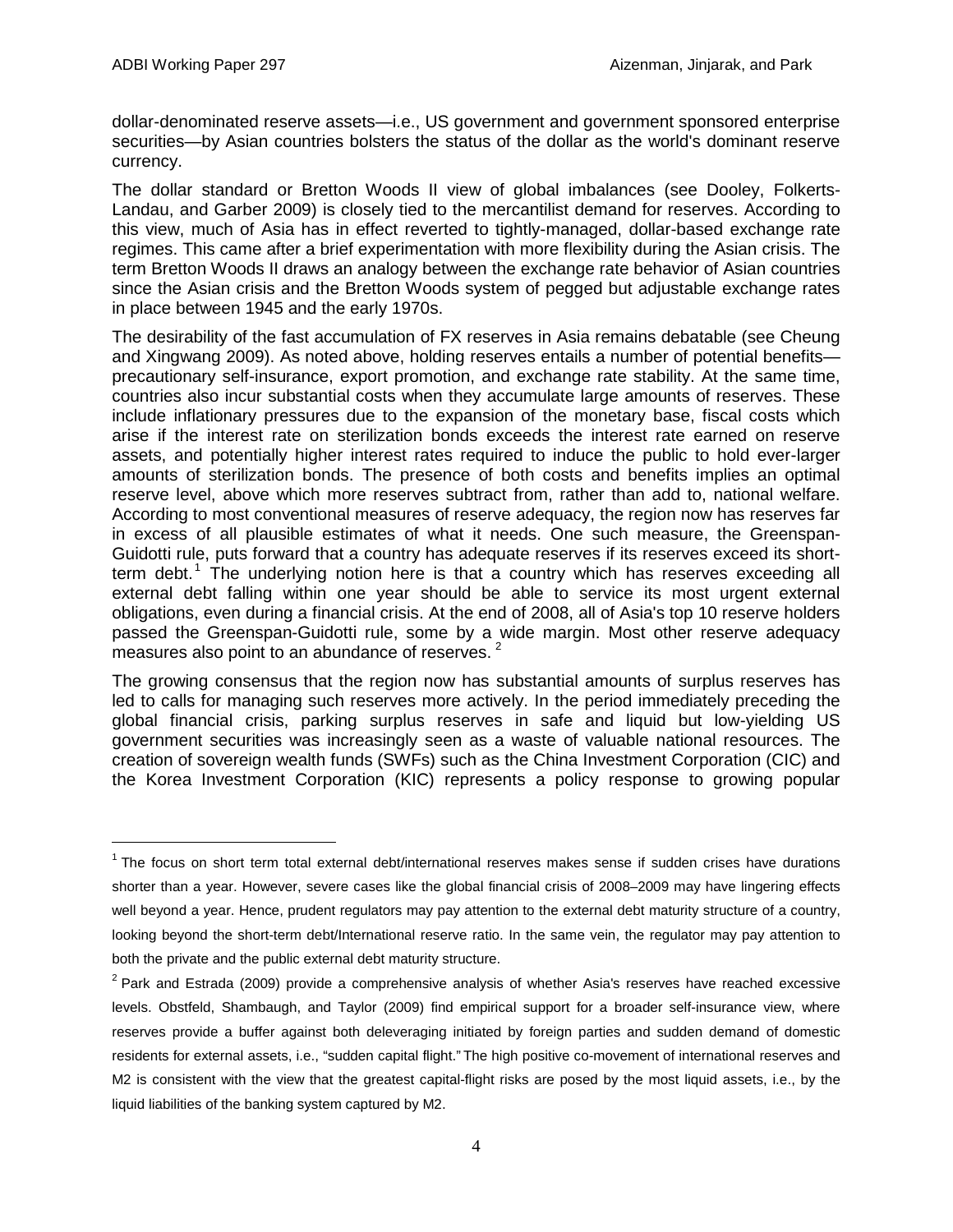pressure for using surplus reserves for active profit-seeking investment rather than passive liquidity management. $3$ 

In addition to the opportunity costs of foregoing more productive and profitable investment opportunities, the global financial crisis has exposed the risks of investing in industrialized countries. More specifically, the crisis, which originated in industrialized countries, tarnished their long-standing reputation for safe and efficient financial markets as well as sound financial regulation and macroeconomic policies. The upshot for Asia's reserve management is that holding massive amounts of reserves in the form of US government securities is not without risks, especially in light of the deterioration of public finances due to the current fiscal stimulus. A sustained depreciation of the US dollar and consequent valuation losses is another large potential cost confronting Asia's biggest reserve holders in the post-crisis period.

We have just seen that holding large amounts of reserves entails significant costs and risks for Asian countries. One way to reduce such costs is to use reserves more productively via sovereign funds and, more generally, by active reserve management. Although the global financial crisis has inflicted heavy losses on Asian sovereign funds and temporarily dampened their risk appetite, active reserve management provides an important channel for more productive use of reserves in the medium- and long-term. There are signs that the funds are returning to the financial markets, and there are indications that the PRC may inject up to US\$250 billion of fresh capital into CIC. Furthermore, if we view reserves as insurance against an unexpected shortage of international liquidity and financial crisis, pooling risks is more efficient than individual risk-bearing. That is, collective insurance is always less costly than selfinsurance.

The seemingly irrational behavior of reserve hoarding can partly be explained by the region's loss of confidence in the International Monetary Fund (IMF) during the Asian financial crisis. In principle, the IMF pools the risks of all countries and thus offers the most efficient collective insurance. In practice, a region-wide perception that the IMF had mishandled the crisis, compounded by a broader region-wide perception that the IMF does not serve the interests of Asian countries, has eroded the region's confidence in the IMF. Regardless of validity, these perceptions have contributed to a marked preference for self-insurance over collective insurance.

The central objective of this paper is to explore one alternative mechanism for reducing the need for precautionary reserves, namely swap agreements or swap lines between central banks of developed economies and their developing economy counterparts. The global financial crisis has witnessed a proliferation of such agreements. Perhaps the most well-known example is the US\$30 billion swap lines between the US Federal Reserve (US Fed) and the central banks of Brazil, Korea, Mexico, and Singapore. These swap lines were opened in October 2008 during

<span id="page-6-0"></span> $3$  Park (2007) provides a comprehensive analysis of the emergence of Asian SWFs.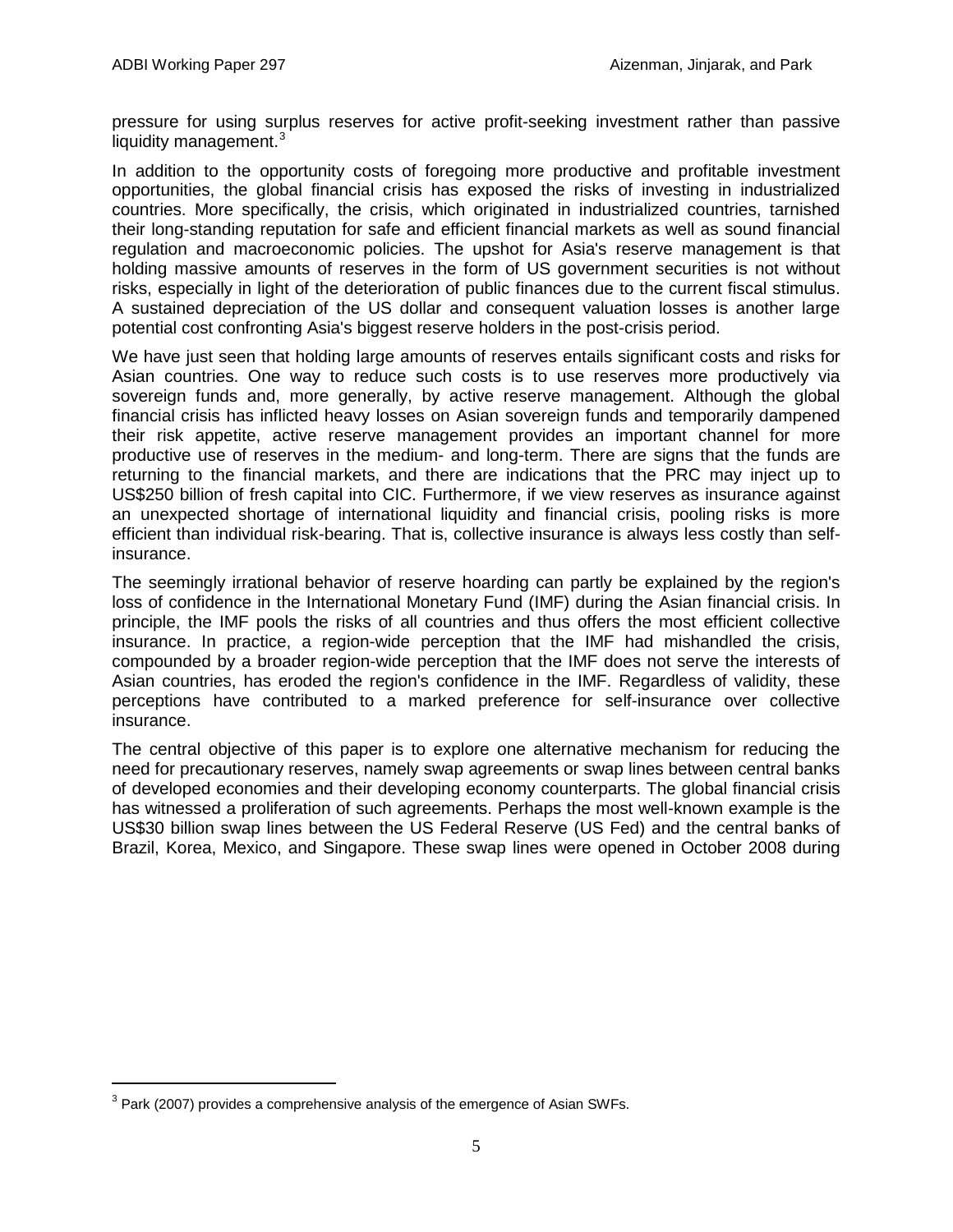the peak of the crisis.<sup>[4](#page-7-0)</sup> In principle, swaps can either substitute for or complement reserves. To the extent that swaps provide the international liquidity needed during emergencies, central banks can cut back on their reserve holdings. On the other hand, only countries with large reserves may be able to secure swap agreements, and this may encourage countries to accumulate more reserves. In addition, large reserves and swap lines can jointly restore the confidence of financial markets in a country's liquidity and solvency. The broader issue of interest is whether swap lines can be a perceptible deterrent to the speed and scale of Asia's reserve accumulation.

An important integral part of Asia's swap agreements is the Chiang Mai Initiative (CMI), which encompasses a network of bilateral agreements between ASEAN+3 (consisting of the 10 ASEAN member countries, the PRC, Japan, and Korea). The unprecedented provision of US\$120 billion in swap lines to the four emerging markets<sup>[5](#page-7-1)</sup> by the US Fed in October 2008 provided welcome relief and an important signal to the financial markets. Yet the exposure of US banks was the single most important criterion for extending swap-lines to the four countries (see Aizenman and Pasricha 2010). These ad hoc facilities would not suffice in protecting exposed countries from a crisis similar to Asia's in the absence of self-insurance. Furthermore, the selectivity of the swap lines suggests that only countries with a solid record of governance and significant trade and financial linkages can expect access to such ad hoc arrangements, on a case by case basis. Moral hazard concerns suggest that the applicability of these arrangements will remain limited.

Mitigating moral hazard should be the prime responsibility of international financial institutions, in particular the IMF. Due to the "cherry picking" nature of the swap lines between central banks, access to IMF lines of credit would remain a valuable option for many developing countries. However, this is an option that countries may choose to avoid by means of alternative insurance arrangements. Specifically, regions characterized by deepening trade and financial integration may consider cooperative regional arrangements, including regional swap lines and international reserves pooling agreements.

Asia is a good example of a region that stands to gain substantially from collective regional insurance. Intra-Asian trade has grown rapidly in recent years and this trend is likely to gather speed in light of the general weakness of industrialized countries and their consequent diminished appetite for imports. The prospective rebalancing of Asian countries toward domestic demand should also strengthen intra-regional trade, especially in final goods. The resulting shift of intra-Asian trade from parts and components to final goods will make trade among Asian economies less dependent upon final demand from outside the region. While intra-Asian financial integration lags far behind intra-Asian trade integration, we can expect financial links to

<span id="page-7-0"></span> $4$  A swap line is a transaction where the supplying central bank (e.g., the US Fed), offers a credit line to a foreign central bank, say the Bank of Korea (BOK), for a pre-set duration. The US Fed- BOK swap provides the BOK with the option of borrowing up to US\$30 billion, at pre-set interest rate, for a pre-set time. The swap line augments the initial international reserves position of the BOK with the option to borrow international reserves. By exercising the swap line, the BOK may mitigate in the short-run dollar shortage propagated by delivering pressure induced by the global crisis. The swap line outsources the US Fed's dollar printing press capacity to the BOK, exposing the US Fed to the sovereign risk associated with lending dollar to foreign central banks. This exposure implies that the US Fed provides such swap lines on a case by case basis, for a pre-set duration.

<span id="page-7-1"></span><sup>5</sup> Brazil, Mexico, Singapore, and the Republic of Korea.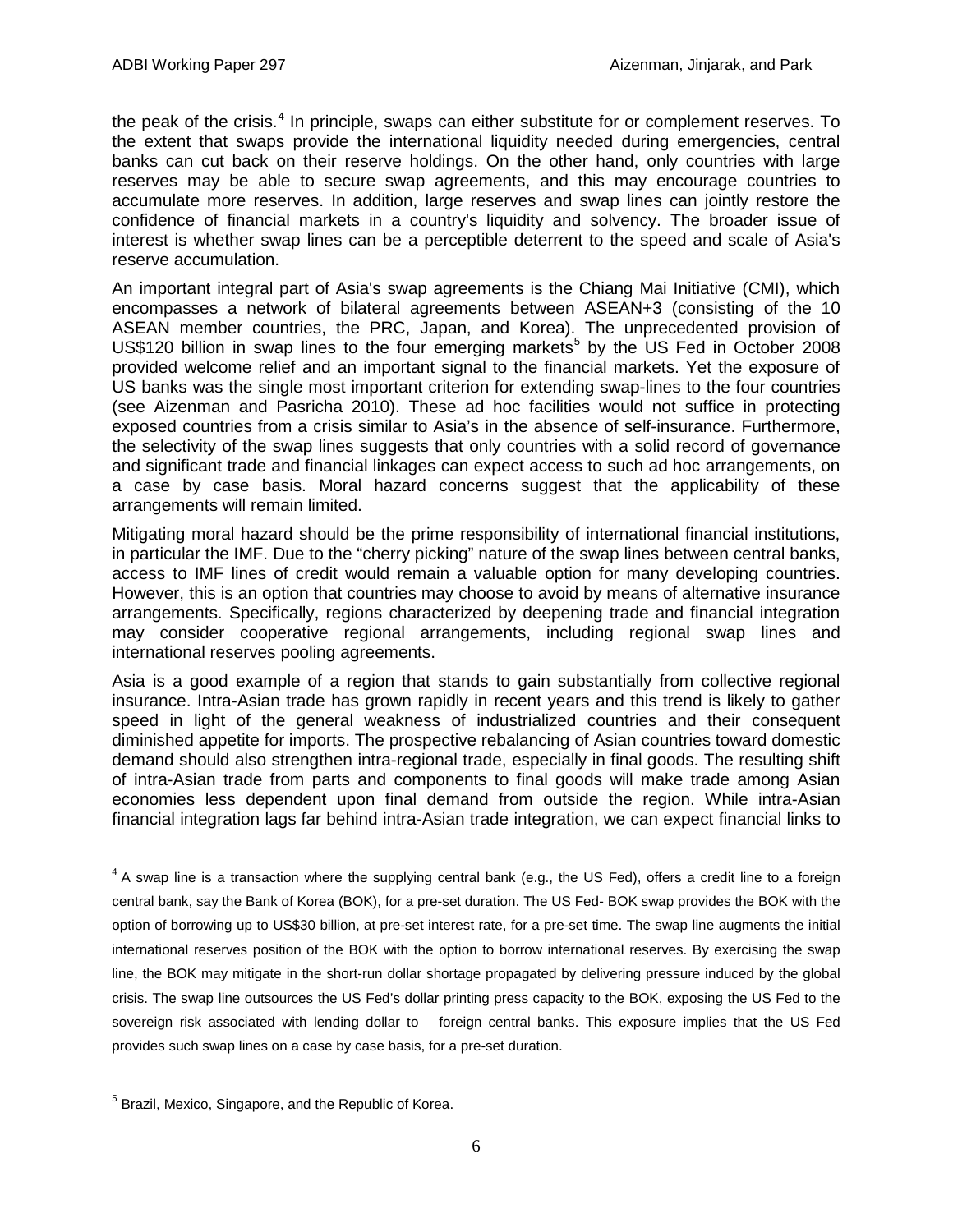grow as the regional economies become financially more developed. A further impetus for intraregional financial integration may come from heightened reluctance to invest in industrialized countries in the wake of the global crisis. Other characteristics of Asian countries which work in favor of swap arrangements and regional reserve pooling include high reserve-GDP ratios, high saving rates, and a lingering mistrust of the IMF.

# **2. SWAP LINES AND INTERNATIONAL RESERVES**

<span id="page-8-0"></span>Swap lines may act to stabilize market concerns about the risk of losing control due to deleveraging pressures, thereby preventing downward pressure on international reserves and the exchange rate, and substituting the need to hoard reserves. This possibly was the case of Korea, where the introduction of the US Fed swap line prevented a replay of the crisis dynamics of 1997 (see Park 2009). Access to swap lines would mitigate the need for Korea to hoard reserves to replace the US\$60 billion reserves it had used during the first phase of the crisis.

In the future, however, Korea may further accumulate reserves given the uncertainty regarding the duration of these swap lines, and lingering concerns that without them, reserves would be insufficient to prevent crisis dynamics. Therefore, perceptions about the duration of swap lines play a key role in determining the future path of reserves.

To the degree that regional arrangements like the CMI offer pooling schemes of indefinite duration, they may mitigate the urge to hoard reserves. Greater use of regional swap lines may also reduce excessive hoarding precipitated by the wish to signal that that country's reserves are above the average of its neighbors (the "keeping with the Joneses" motive, as discussed in Cheung and Qian 2009).

A related issue is the currency composition of swap lines. There is no reason why swap lines have to be denominated solely in US dollars. Just as countries typically hold reserves in different currencies, they could agree to help each other by providing a basket of currencies rather than a single currency. The denomination of swap lines in non-dollar currencies will speed up the diversification of reserves away from dollars. For example, euro-denominated swap lines will raise the demand for euro reserves for two reasons: first, swap lines are ultimately a mutual promise to provide liquidity support in case of emergencies, and second, that promise will not be credible in the absence of reserves.

For Asian countries, a more realistic scenario is the denomination of swap lines in the currency of a dominant regional economy such as the PRC, or even a real or notional Asian currency. Such development would further speed up the shift from dollar reserves and the emergence of an Asia-specific hard currency, much like the Europe-specific euro. In fact, the PRC's central bank has already entered into yuan-denominated swap agreements with its counterparts in Korea; Hong Kong, China; Malaysia; Belarus; Indonesia; and Argentina.<sup>[6](#page-8-1)</sup> A number of other central banks have also expressed a willingness to enter into swap agreements with the PRC. The growing popularity of yuan swaps reflects the rapid emergence of the PRC as a globally

agreement on 12 December 2008. In 2009, the People's Bank of China entered into a CNY200 billion swap with the Hong Kong Monetary Authority on 20 January; a CNY80 billion agreement with Malaysia's central bank on 8 February; a CNY20 billion deal with the National Bank of Belarus on 11 March; a CNY100 billion swap with the central bank of Indonesia on 24 March; and a CNY80 billion swap with the central bank of Argentina on 29 March. These swaps will allow the parties to avoid using dollars in trade.

<span id="page-8-1"></span> $6$  More specifically, the central banks of PRC and Korea signed a CNY180 billion currency swap framework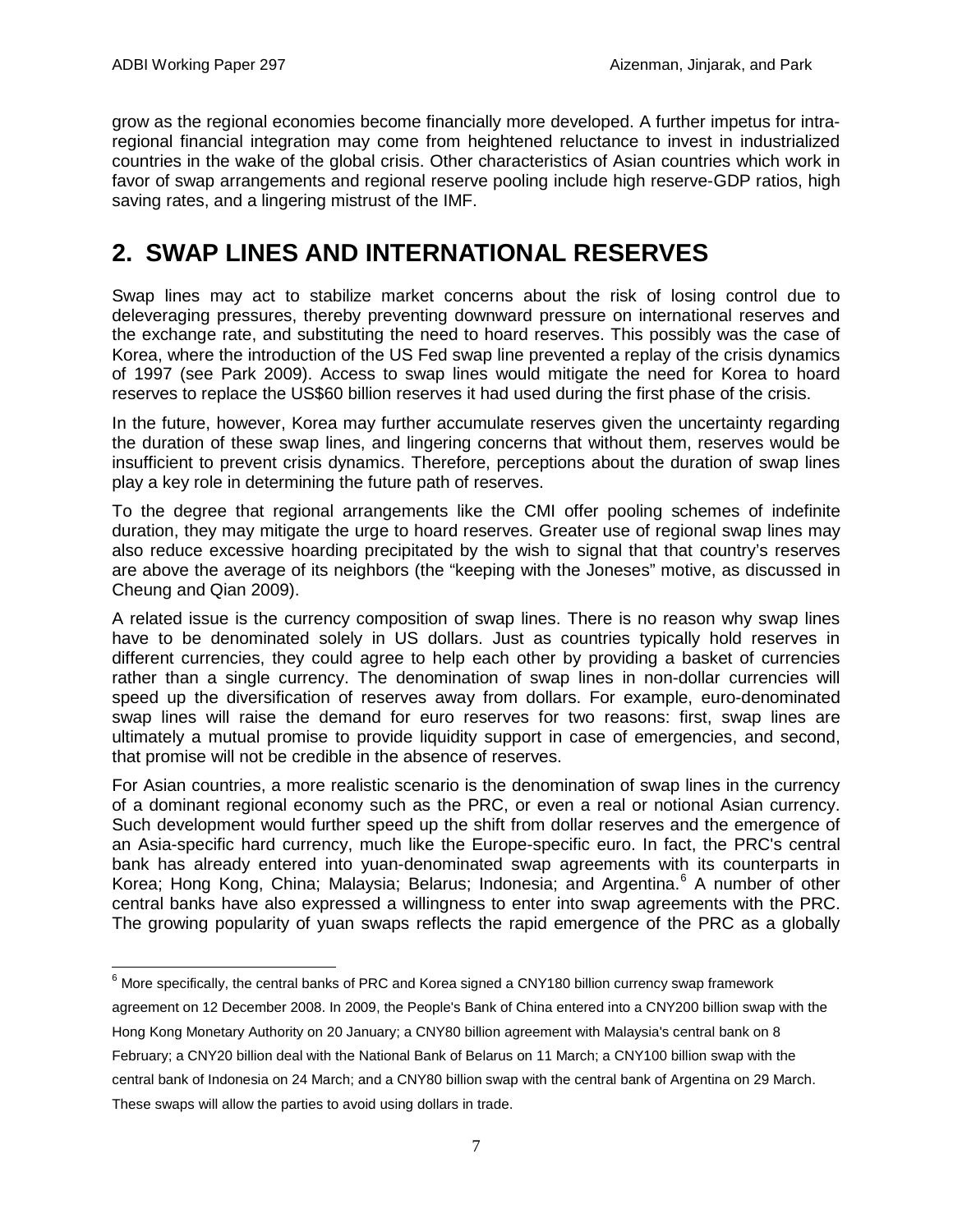significant trading power. Despite the PRC's financial underdevelopment and the yuan's restricted convertibility, growing trade with the PRC gives the yuan some intrinsic value.

There is also an intriguing possibility that broadening and deepening the CMI could result in a more permanent and institutionalized form of regional precautionary insurance against financial crisis. The CMI was announced by the finance ministers of ASEAN+3 in May 2000. In the wake of the Asian financial crisis of 1997–1998, the CMI was designed to address short-term liquidity problems and to supplement existing international financial arrangements in the event of a crisis. The initiative consisted of an expanded ASEAN Swap Arrangement (ASA) involving all ASEAN members, a network of bilateral swap agreements (BSAs) and repurchase facilities among ASEAN+3. By December 2008, the size of the BSA had increased to US\$84 billion (Table 1) .

| Table |  |
|-------|--|
|-------|--|

| To<br><b>From</b>                                          | <b>PRC</b> | <b>Japan</b> | of Korea |      |     | Republic Indonesia Malaysia Philippines Singapore Thailand Total |     |      |      |
|------------------------------------------------------------|------------|--------------|----------|------|-----|------------------------------------------------------------------|-----|------|------|
| <b>PRC</b>                                                 |            | 3.0          | 4.0      | 4.0  | 1.5 | 2.0                                                              |     | 2.0  | 16.5 |
| Japan                                                      | 3.0        |              | 13.0     | 6.0  | 1.0 | 6.0                                                              | 3.0 | 6.0  | 38.0 |
| Republic of Korea4.0                                       |            | 8.0          |          | 2.0  | 1.5 | 2.0                                                              |     | 1.0  | 18.5 |
| Indonesia                                                  |            |              | 2.0      |      |     |                                                                  |     |      | 2.0  |
| Malaysia                                                   |            |              | 1.5      |      |     |                                                                  |     |      | 1.5  |
| Philippines                                                |            | 0.5          | 2.0      |      |     |                                                                  |     |      | 2.5  |
| Singapore                                                  |            | 1.0          |          |      |     |                                                                  |     |      | 1.0  |
| Thailand                                                   |            | 3.0          | 1.0      |      |     |                                                                  |     |      | 4.0  |
| Cambodia                                                   |            |              |          |      |     |                                                                  |     |      | 0.0  |
| Lao PDR                                                    |            |              |          |      |     |                                                                  |     |      | 0.0  |
| <b>Myanmar</b>                                             |            |              |          |      |     |                                                                  |     |      | 0.0  |
| Viet Nam                                                   |            |              |          |      |     |                                                                  |     |      | 0.0  |
| Sub-total                                                  | 7.0        | 15.5         | 23.5     | 12.0 | 4.0 | 10.0                                                             | 3.0 | 9.0  | 84.0 |
| <b>ASEAN Swap Agreement</b> (among the 10 ASEAN countries) |            |              |          |      |     |                                                                  |     |      | 2.0  |
| <b>TOTAL</b>                                               |            |              |          |      |     |                                                                  |     | 86.0 |      |

| Swap Arrangements under the Chiang Mai Initiative (as of December 2008) |  |  |  |  |  |  |  |  |
|-------------------------------------------------------------------------|--|--|--|--|--|--|--|--|
|-------------------------------------------------------------------------|--|--|--|--|--|--|--|--|

Source: Elaborations based on Japan's Ministry of Finance website.

Available from:http://www.mof.go.jp/english/index.htm. Accessed: February 2009.

The leaders of ASEAN+3 decided to push for the multilateralization of the CMI in October 2008. Multilateralization means that funds available under the CMI would be under a self-managed reserve pooling arrangement, governed by a single contract, reducing waste and inefficiency. At the time, the countries also agreed that ASEAN's share of contribution in the total reserve pool would be 20%, while the combined share of the PRC, Korea, and Japan would be 80%. In February 2009, ASEAN+3 finance ministers agreed to expand the pool of foreign-currency reserves from US\$80 billion to US\$120 billion. The most substantive progress toward multilateralization took place in May 2009, when the finance ministers agreed upon the governing mechanisms and implementation plan for the CMI multilateralization (CMIM). The politically tricky issue of relative contributions among the big three powers was resolved, with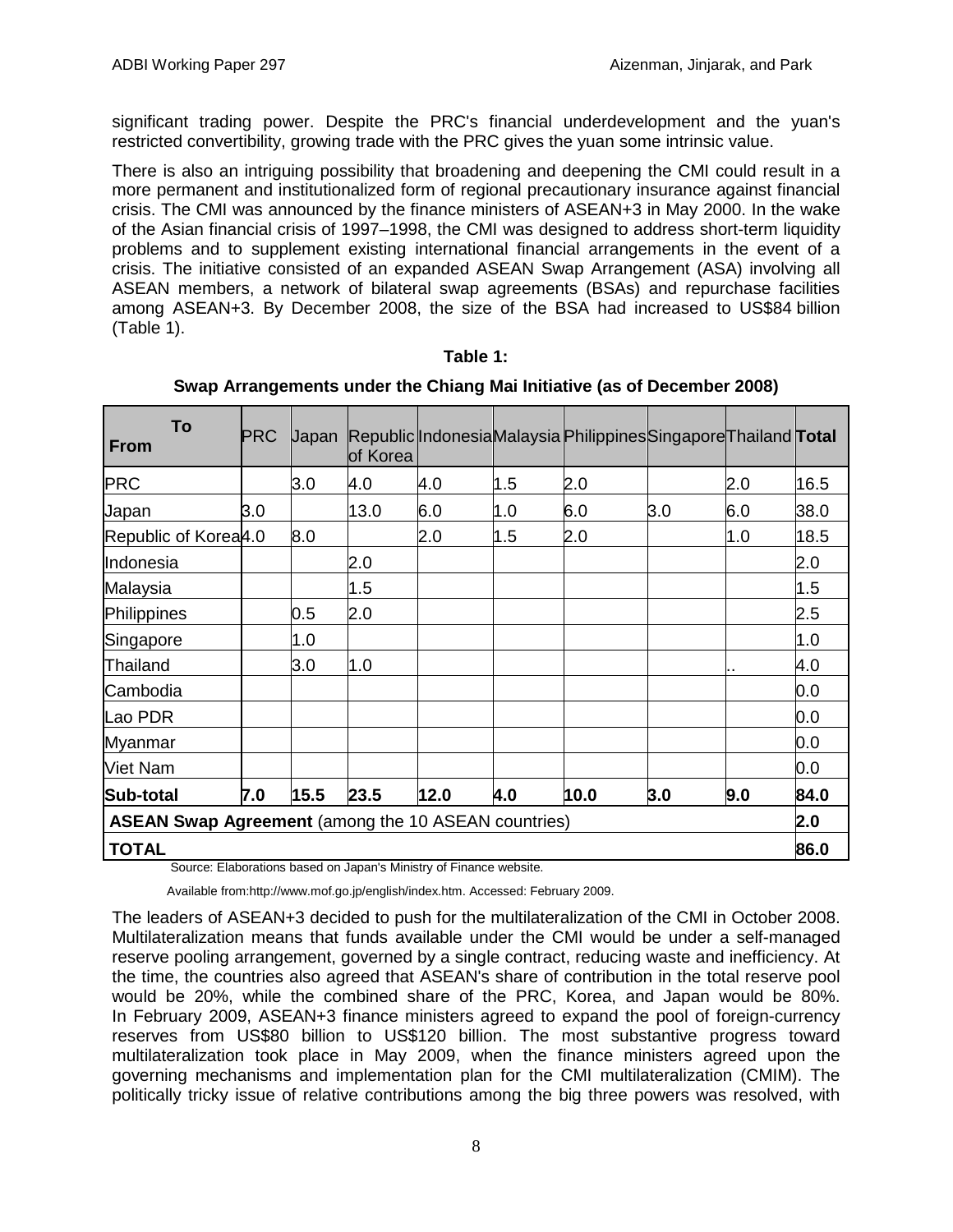Japan and the PRC each contributing 32% and Korea contributing 16%. Other details such as voting rights, decision making rules, and operational issues such as activation of short-term liquidity in case of a sovereign financial emergency were also agreed upon.<sup>[7](#page-10-1)</sup>

Especially significant was the agreement to establish an independent regional surveillance unit. This unit will monitor the region's economies and support CMIM decision-making. While the formal unit is being set up, the ASEAN Secretariat and ADB are working out an interim surveillance arrangement based on existing surveillance processes. The ASEAN+3 independent regional surveillance unit is intended to supplement rather than replace the IMF. It is primarily a mechanism for objective economic monitoring. Under the CMIM, a country can draw up to 20% of its quota without being subject to IMF conditionality, although the duration is restricted to a maximum of six months. Should a country avail itself of its full quota, 80% of the total amount disbursed would be tied to an IMF program. Once the regional surveillance unit becomes fully operational, the amount that member countries can withdraw without IMF conditionality could be increased. The collective CMIM agreement on the process of managing a regional pool of international reserves marks a major milestone in institutionalizing Asian regionalism.

## **3. THE IMPLICATIONS OF THE GLOBAL FINANCIAL CRISIS FOR THE DOLLAR STANDARD'S SUSTAINABILITY, AND ALTERNATIVE OPTIONS**

<span id="page-10-0"></span>The global financial crisis, which originated in market failures in US housing and financial markets, brings into question the desirability and feasibility of pegging Asian currencies to the dollar as the keystone for the regional stability and future growth. The alleged gains from pegging to the dollar are debatable, and there is a scarcity of studies that test this hypothesis carefully against others. The instability of the dollar against the euro and other key currencies implies that pegging to the dollar would increase domestic currency volatility against the euro, pound, and other currencies. This effect may be sub-optimal for countries that trade heavily with the euro bloc and experience an increase in such trade over time. One way to deal with this issue is to evaluate what would have been the optimal weight of achieving real exchange stability against a basket of currencies that reflect the actual trading patterns of the region.

Recent studies dealing with the Trilemma (Aizenman, Chinn, and Ito 2010) are consistent with the notion that emerging market countries have moved towards the Trilemma middle ground, associated with greater exchange rate flexibility and limited but growing financial integration, buffered by sizable reserve holdings.<sup>[8](#page-10-2)</sup> This has enabled them to retain a degree of monetary autonomy, even as financial integration has continued. Take the case of India and the PRC before the crisis, when both countries grew rapidly while maintaining controlled financial openness and limited exchange rate flexibility. During that time, the Chinese yuan appreciated significantly, without obvious downside effects. The onset of the crisis led to the renewed pegging of the yuan to the dollar, but it is not self-evident that returning to a rigid peg to the dollar is desirable and sustainable in the post-crisis period.

Applying data predating the crisis, Aizenman, Chinn, and Ito (2010) failed to find evidence that countries which pegged their currency to the dollar performed on average better than those that allowed controlled flexibility. During crises, many developing countries found that allowing the

<span id="page-10-1"></span> $7$  For the full text of the agreement, please visit http://www.asean.org/22536.htm.

<span id="page-10-2"></span><sup>&</sup>lt;sup>8</sup> Both trends are more pronounced for the emerging markets than for the non-emerging developing countries.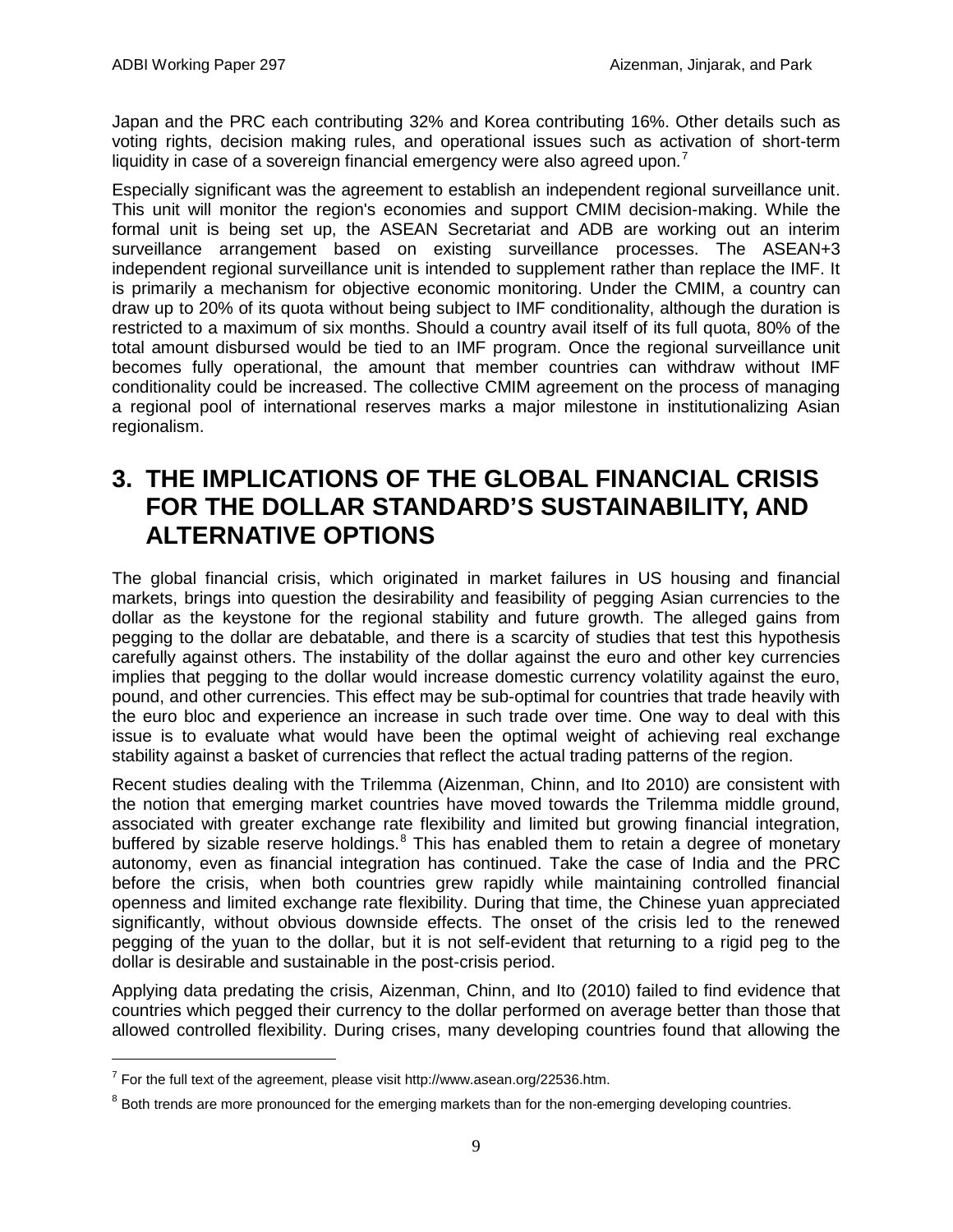real exchange rate and monetary policy to initially take the brunt of the required adjustment facilitated the adjustment process. We will look at the recent history of the region to assess the potential gains from prolonging the dollar standard.

## **4. THE REPUBLIC OF KOREA'S FINANCIAL TURMOIL IN THE SECOND HALF OF 2008: THE USE OF BOTH RESERVES AND SWAPS**

<span id="page-11-0"></span>During the second half of 2008, Korea used both FX reserves and swap lines to cope with turbulence in its FX and financial markets. The primary transmission channel which spread the global financial crisis to Asia was the collapse of trade and exports. By and large, Asian financial systems were relatively immune from the turbulence which afflicted their counterparts in the US and EU. However, in the case of Korea, the global crisis also had adverse effects on both the real economy and the financial system. During the course of 2008, Korea suffered an unusually high degree of financial instability relative to other countries in the region. This instability peaked in October 2008, when the Korean won teetered on the verge of collapse (Figure 1) and the stock market plunged by one third (Figure 2). There was even speculation of a repeat of the Asian financial crisis which had wrought havoc on the Korean economy.

The financial stress was puzzling in light of Korea's relatively strong macroeconomic fundamentals (e.g., GDP growth, current account balance and fiscal balance) and microeconomic fundamentals (e.g., balance sheets of financial institutions and corporations). Equally puzzling was the fact that the country's fundamentals were at least as strong as, and certainly not visibly worse than those of comparable countries such as the newly industrialized economies (NIEs)<sup>[9](#page-11-1)</sup> or the ASEAN-4,  $10$  which were spared such financial turbulence. Furthermore, Korea was the world's sixth largest holder of FX reserves when it entered the crisis, and its reserve level comfortably passed conventional tests of reserve adequacy.



## **Figure 1:**

**Korean Won per US dollar, January 2008–January 2010**

Source: International Financial Statistics (IMF) and authors' calculations.

<span id="page-11-1"></span> $<sup>9</sup>$  NIEs = Hong Kong, China; Republic of Korea; Singapore; and Taipei, China.</sup>

<span id="page-11-2"></span> $10$  ASEAN-4 = Indonesia, Malaysia, Philippines, and Thailand.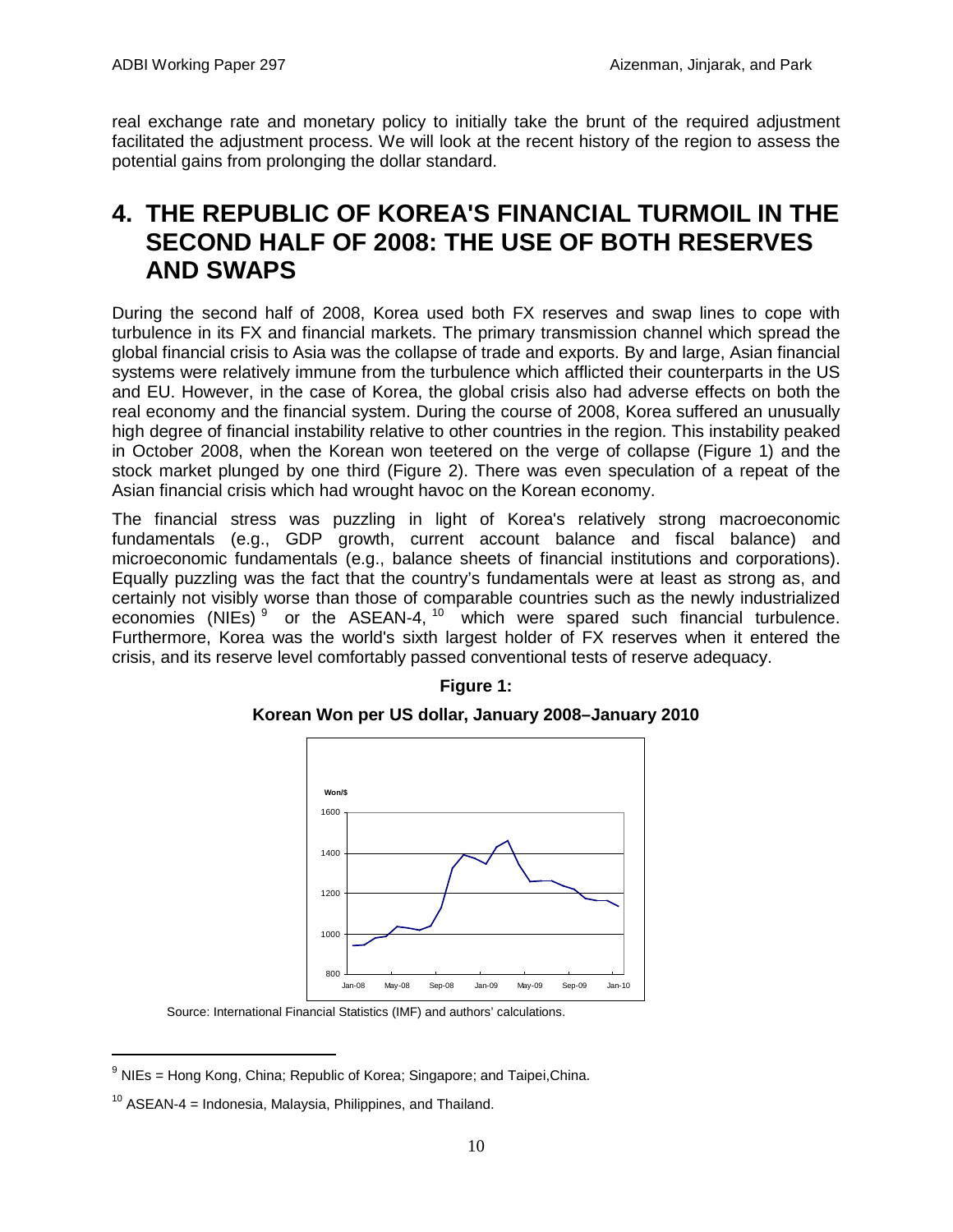

**Figure 2: KOSPI Monthly Average, January 2008–January 2010**

Source: International Financial Statistics (IMF) and authors' calculations.

The most likely answer to the puzzle lies in Korea's exceptionally high degree of capital account liberalization. For example, there are almost no restrictions on foreign residents' purchase and sale of domestic equities or domestic financial institutions' foreign borrowing. Growing financial integration kicked off by liberalization since the Asian financial crisis led to rapid increase in the share of foreign investments in the country's stock market capitalization, from less than 5% in 1992 to more than 35% by 2005. In addition, the share of equity investment in total foreign investment is third highest among 30 OECD economies, at 39.0% (Figure 3). The large exposure of Korean banks to short-term foreign loans arose from their taking counterparty positions to the purchases of forward exchange contracts by shipbuilders keen to hedge themselves against exchange rate risk. The rollover rate on those loans fell sharply as a result of the global credit crunch, and the resulting repayment pressures precipitated the freefall of the won in October 2008. As the global financial crisis intensified, hedge funds and other foreign residents withdrew from Korean equities in droves to reinforce their balance sheets back home. Total net sales of equities by foreign residents exceeded W43 trillion during 2008. Those sales were the main drivers of the year-long plunge of the equity market and also contributed to the won debacle in October.

The Korean experience should serve as a cautionary tale for other developing Asian countries about the substantial risks of capital account liberalization. Countries which are more open to cross-border capital flows will suffer disproportionately when foreign residents withdraw their funds from the local financial markets.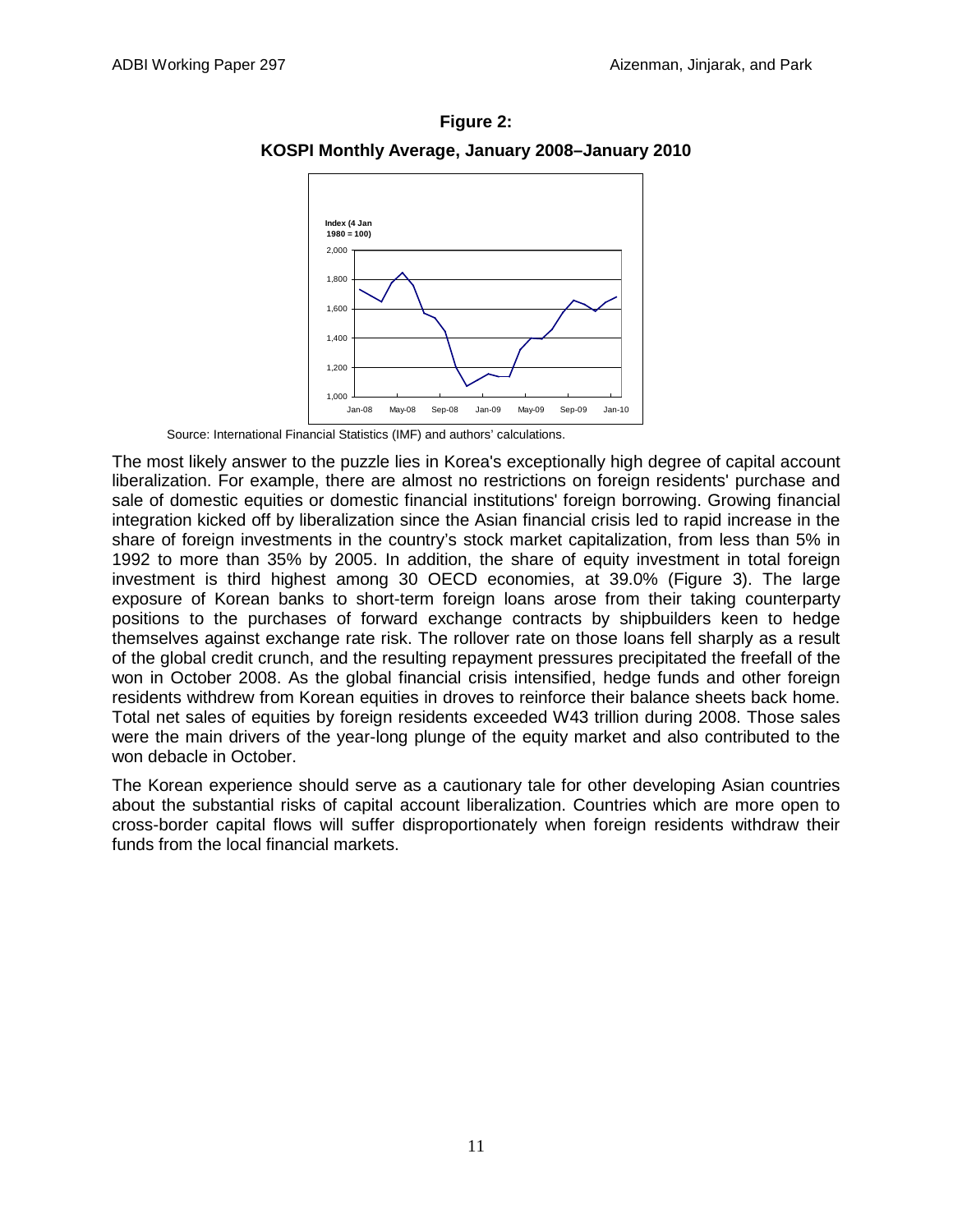

## **Figure 3: Equity Investment as Share of Total Foreign Investment, Selected OECD Countries**

Source: Authors' calculations from national statistics.

The Korean government took a number of decisive policy actions to contain the financial turmoil. The Bank of Korea (BOK) spent around US\$60 billion trying to defend the won but without much success (Figure 4). There were some reservations about how the BOK handled its FX market intervention, especially in terms of clearly communicating its intentions to the financial markets. The upshot, however, is that even sustained and massive intervention failed to restore stability. The centerpiece of a bailout package the government finally unveiled in response to the mounting market pressure was a US\$100 billion, three-year government guarantee for banks' debt raised abroad before July 2009. This sum is more than sufficient to cover Korean banks' foreign debt maturing by June 2009, estimated by the Korean Ministry of Strategy and Finance to be about US\$80 billion. Yet, despite the large stockpile of FX reserves used to finance the bailout package, market pressures did not subside. The limited effectiveness of high reservesto-GDP ratio in containing market pressures reflects Korea's vulnerability to balance sheet effects, due to its heavy short-term borrowing in foreign currencies as well as its vulnerability to massive deleveraging by foreign portfolio investors during the global crisis (see Aizenman 2009).



### **Figure 4: Republic of Korea's FX reserves, January 2008–January 2010**

Source: Authors' calculations from national statistics.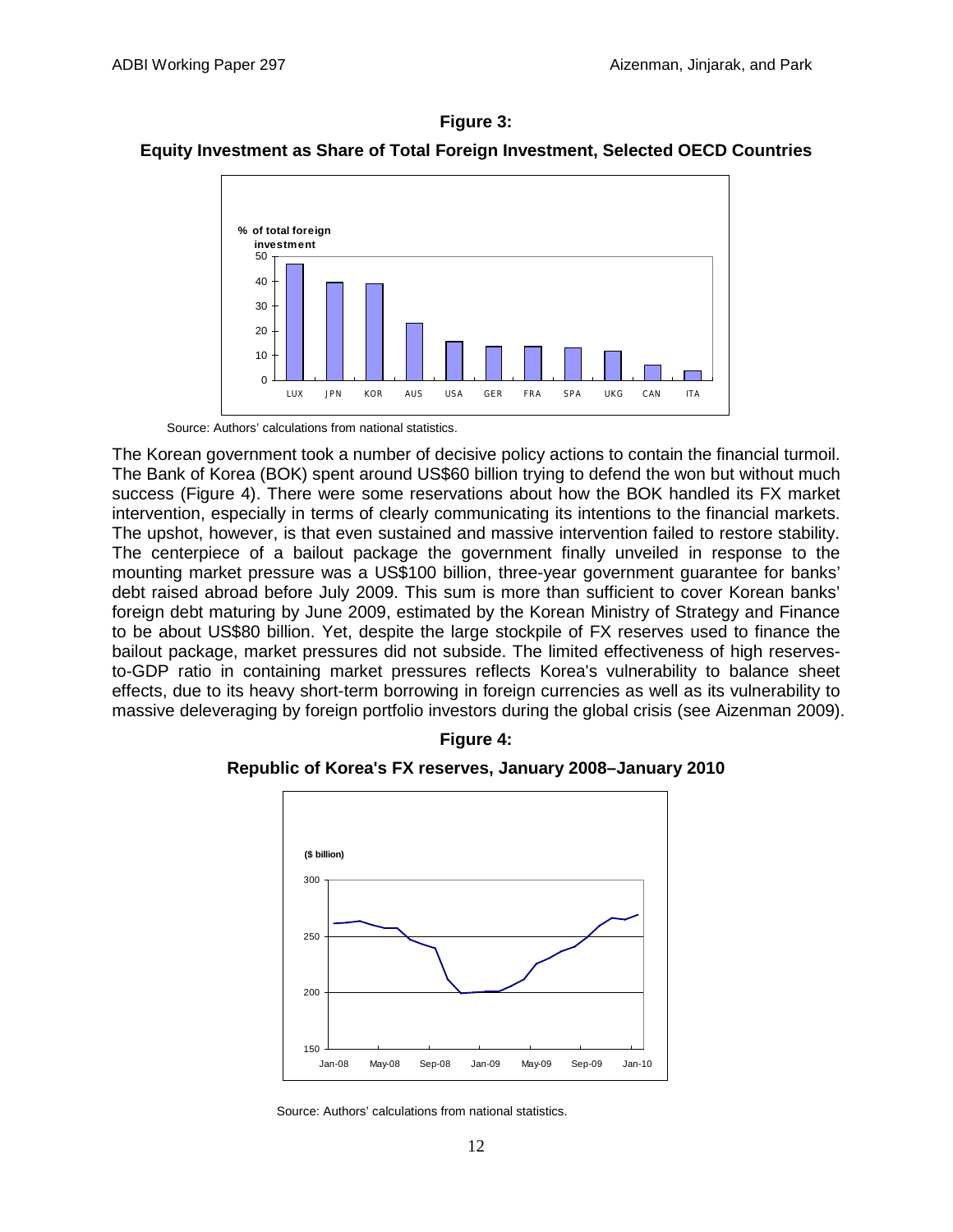Korea regained a measure of financial market stability only after the BOK entered into a US\$30 billion swap agreement with the US Fed. The BOK-Fed swap agreement came into effect on 30 October 2008 and was part of a network of US\$30 billion agreements that the US Fed simultaneously signed with the central banks of four emerging markets: Brazil, Korea, Mexico, and Singapore. The initial swap arrangement was in effect until April 2009 but has been twice extended since then, up to February 2010. The facilities were designed to support the provision of US dollar liquidity to fundamentally sound and well-managed emerging markets which faced the risk of US dollar funding shortage due to unfavorable global liquidity conditions. Korea made the swap deal as part of efforts to secure secondary support measures, not because of any shortage of reserves. Further bolstering market confidence were two additional swap agreements reached with the PRC and Japan in mid-December 2008, which expanded Korea's existing swap lines with the two countries to US\$30 billion each.

A simplified overall picture of the Korean experience is as follows: a country with an ample pool of reserves tries to defend its currency with massive but ineffective FX market intervention, and is ultimately rescued by swap agreements.

# **5. EMPIRICAL ANALYSIS OF SWAP LINES**

<span id="page-14-0"></span>In this section, we report and discuss the results of our empirical analysis of swap lines. Our analysis is based on cross-country data. The swap lines since December 2007 to date involve 24 countries as shown in Table 2. Collectively, the economic size of the swap providers and recipients is equal to 85% of world GDP. In terms of the initial swap amounts, the US Fed has been the largest provider, extending 14 swap lines worth US\$755 billion in total. The People Bank of China (PBOC) has provided swap lines to six countries (CNY650 billion) and the European Central Bank (ECB) has committed four swap lines (€31.5 billion).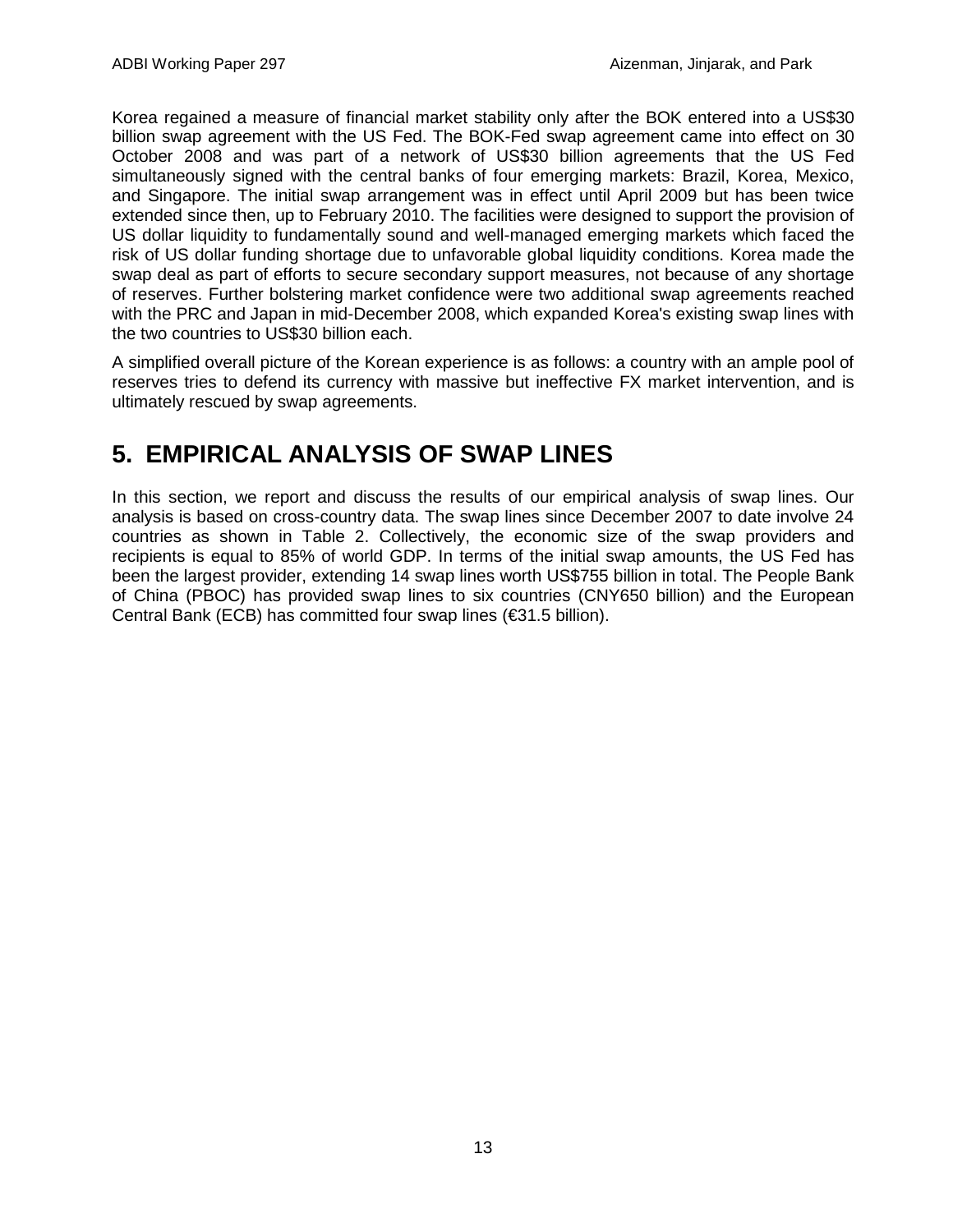### **Table 2:**

Initial swap lines provided by the US Federal Reserve (US\$ billion), the European Central Bank (€ billion), and the People Bank of China (CNY billion).

| <b>Central Bank</b>   | FED (US\$) | ECB $(\Leftrightarrow$ | PBC (CNY) |
|-----------------------|------------|------------------------|-----------|
| Argentina             |            |                        | 70        |
| Australia             | 30         |                        |           |
| <b>Brazil</b>         | 30         |                        |           |
| <b>Belarus</b>        |            |                        | 20        |
| Canada                | 30         |                        |           |
| Denmark               | 15         | 15                     |           |
| <b>ECB</b>            | 240        |                        |           |
| Hong Kong, China      |            |                        | 200       |
| Hungary               |            | 5                      |           |
| Iceland               |            | 1.5                    |           |
| Indonesia             |            |                        | 100       |
| Japan                 | 120        |                        |           |
| Republic of Korea     | 30         |                        | 180       |
| Mexico                | 30         |                        |           |
| Malaysia              |            |                        | 80        |
| Norway                | 15         |                        |           |
| New Zealand           | 15         |                        |           |
| Poland                |            | 10                     |           |
| Sweden                | 30         |                        |           |
| Singapore             | 30         |                        |           |
| Switzerland           | 60         |                        |           |
| <b>United Kingdom</b> | 80         |                        |           |

Source: Federal Reserve Bank of New York and authors' calculations.

While the swap lines provided by the US Fed to the ECB, the Bank of Japan, and the Bank of England are by far the largest, many believe that the swap commitments among these central banks could be even larger. However, the claim that some of the swap lines are infinite or unlimited is probably overstating the evidence. The swap lines involved in the OECD countries are more elastic at the margin, but they are most likely not infinite.

To illustrate, the global swap size is constrained by a multiple of global GDP, but practicality suggests that they are elastic at the range that OECD countries will use them. Better institutional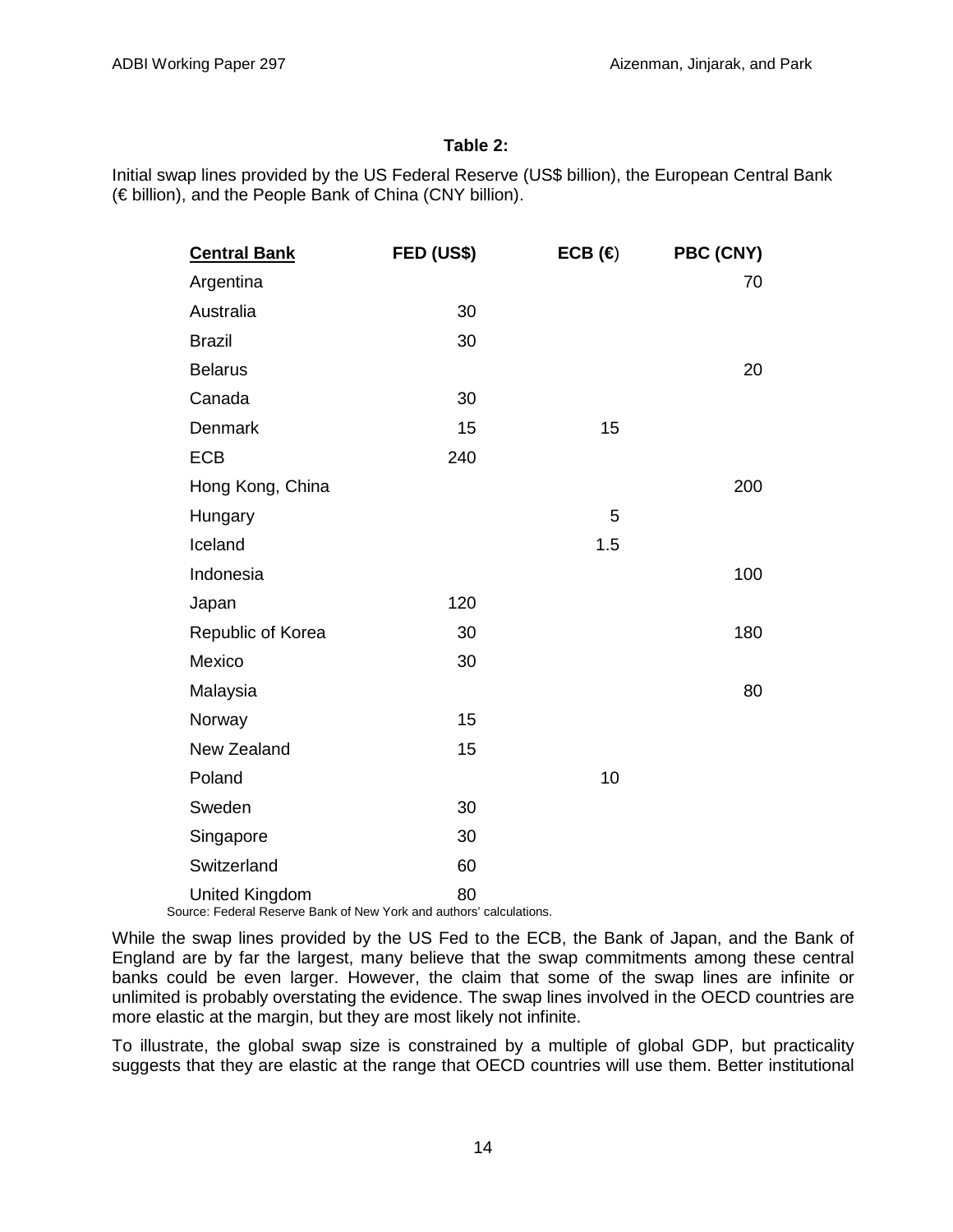$\overline{a}$ 

quality means lower moral hazard, which should imply more elastic access to larger swap lines. This seems to be the case for the swap lines between the OECD countries.<sup>[11](#page-16-0)</sup>

Figure 5 plots the extent and use of swap lines in the last two years. The earliest columns measure the size of the swap lines. The remaining columns correspond to the actual use of the swap lines (subject to data availability). The figure reveals that the usage of the US Fed's dollar swaps has been limited. Since the announcements of dollar swap liquidity,  $12$  the amounts outstanding have declined across the swap receivers. Canada, Brazil, Singapore, and New Zealand have never used the dollar swaps, and the total dollar swap liquidity extended had dropped to US\$57 billion as of 30 September 2009. These swap lines were originally authorized through 1 February 2010, but have recently been re-scheduled to 30 October 2010.

<span id="page-16-0"></span> $11$  Swap lines resemble unsecured sovereign debt, and may be constrained by similar considerations. Hence, factors that explain better access to sovereign borrowing may also explain easier access to larger swap lines. These factors include low volatility, higher trade openness, credibility associated with history of low incidence of default and good growth prospects, quality of institutions, etc. All these factors play a role in explaining the differential patterns of access and the use of swap lines.

<span id="page-16-1"></span><sup>&</sup>lt;sup>12</sup> Announced on 12 December 2007 for the ECB and the Swiss National Bank, and 29 October 2008 for the other central banks, except the Bank of England and the Bank of Japan, where the dollar swaps are implicitly always in place. The figure provides the amount of outstanding swap lines (in US\$ billions) between the US Fed and foreign central banks as reported in the Federal Reserve System Monthly Report on Credit and Liquidity Programs and the Balance Sheet.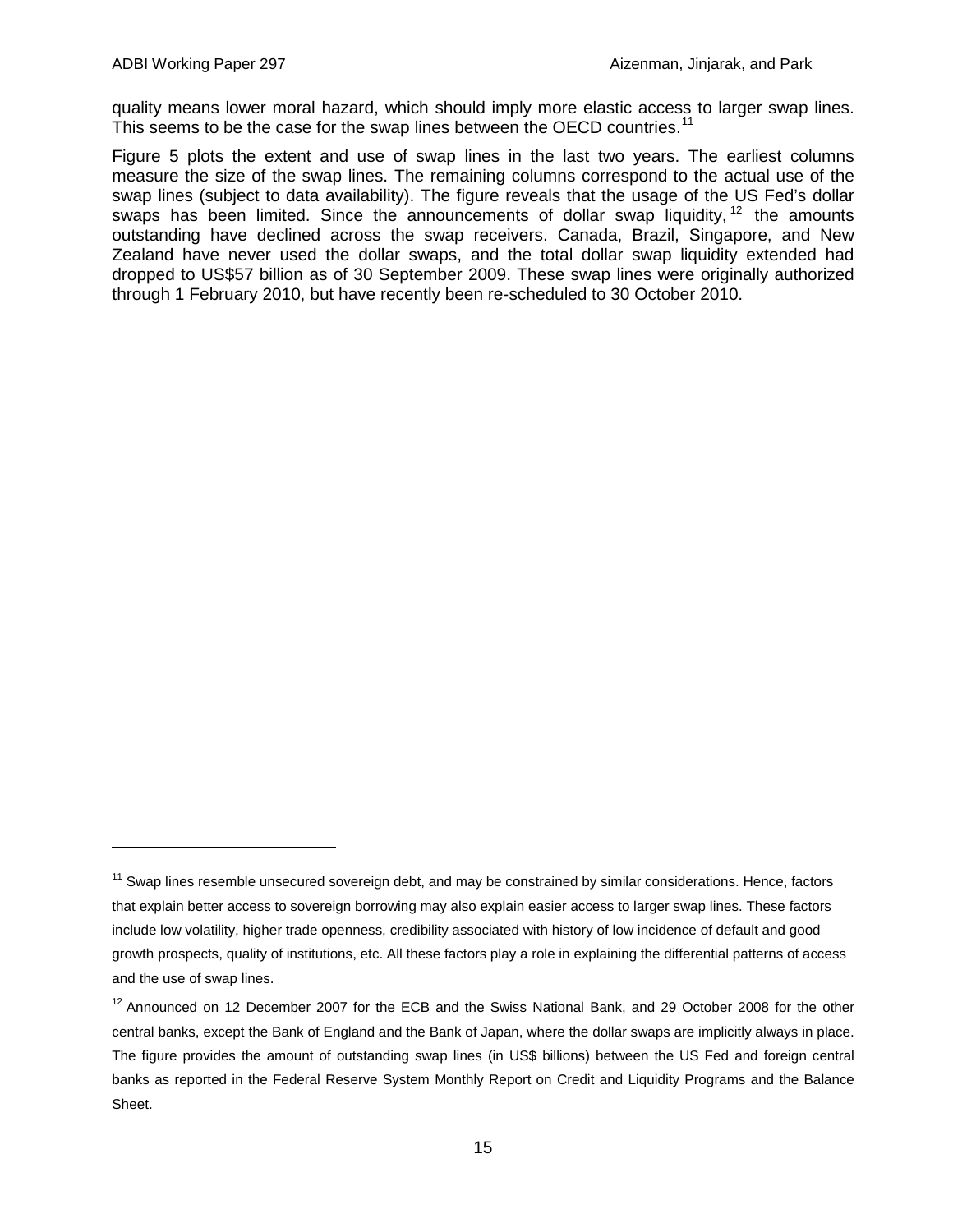### **Figure 5:**

The amount of outstanding swap lines (US\$ billion) between the US Federal Reserve and foreign central banks as reported in the Federal Reserve System Monthly Report on Credit and Liquidity Programs and the Balance Sheet.



Notes: ECB: European Central Bank; JP: Japan; UK: United Kingdom; SW: Sweden; AU: Australia; CN: Canada; SD: Sweden; BR: Brazil; KO: Republic of Korea; MX: Mexico; SP: Singapore; DK: Denmark; NW: Norway, NZ: New Zealand.

The authorized dates of these dollar swap liquidity are 12 December 2007 for the ECB and the Swiss National Bank, and 29 October 2008 for the other central banks (except the Bank of England and the Bank of Japan, where the dollar swaps are implicitly always in place). The earliest columns measure the size of the swap lines.

Source: Federal Reserve Bank of New York and authors' calculation.

We first look at the percentage changes (%) of key variables from December 2007 to October 2009 between receivers and non-receivers of swap lines. Table 3 reports for 86 developing economies (of which eight are swap receivers), $^{13}$  $^{13}$  $^{13}$  the changes in foreign exchange reserves, nominal depreciation, short-term external debt, and export credits (standard errors in brackets). The data are taken from the Economist Intelligent Unit (EIU) database. Since the end of 2007, in percentage terms, the swap receivers on average accumulated larger foreign reserves, experienced more nominal depreciation, deleveraged bigger amounts of short-term debt, and witnessed more decline in export credits. The evidence of short-term debt and export credits

<span id="page-17-0"></span><sup>&</sup>lt;sup>13</sup> The eight economies are Argentina; Brazil; Hong Kong, China; Hungary; Indonesia; Korea; Mexico; and Poland.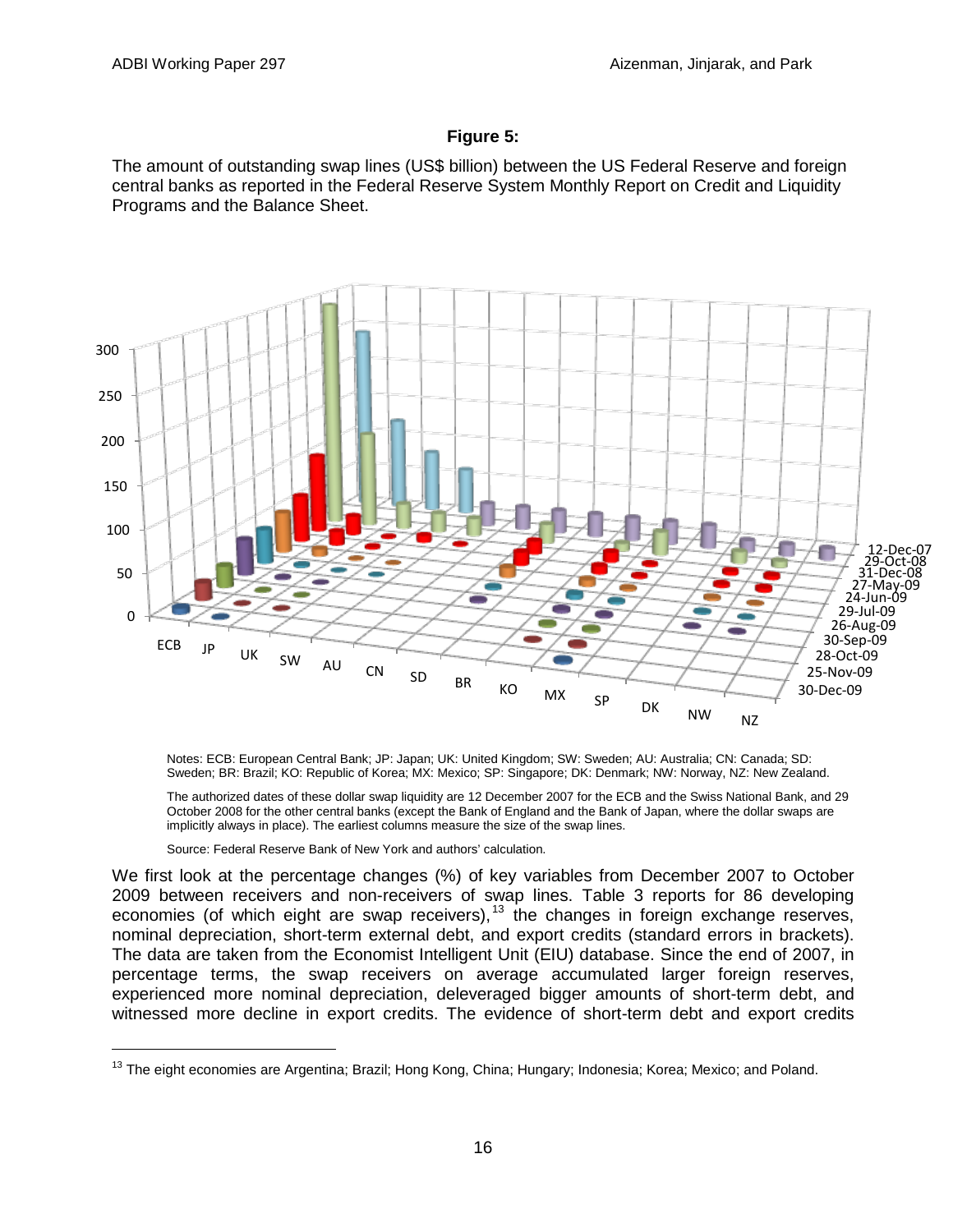seems to suggest that the swap receivers are more exposed to the (lagged) effects of a general deterioration of conditions in global short-term funding markets.

### **Table 3:**

Percentage changes of key variables from December 2007 to October 2009 between receivers and non-receivers of swap lines.

|                                      | Swap Line(s)? |           |                   |  |
|--------------------------------------|---------------|-----------|-------------------|--|
|                                      | No            | Yes       | <b>Difference</b> |  |
| % Change: December 2007-October 2009 |               |           |                   |  |
|                                      |               |           |                   |  |
| <b>Foreign Reserves</b>              | 5.620         | 14.846    | $-9.226$          |  |
|                                      | $[3.875]$     | [8.550]   | [9.387]           |  |
|                                      |               |           |                   |  |
| <b>Nominal Depreciation</b>          | 8.685         | 18.463    | $-9.778$          |  |
|                                      | [2.044]       | [4.083]   | [4.566]           |  |
|                                      |               |           |                   |  |
|                                      |               |           |                   |  |
| <b>Short-Term Debts</b>              | -7.768        | $-26.130$ | 18.363            |  |
|                                      | [3.966]       | [6.269]   | [7.418]           |  |
|                                      |               |           |                   |  |
| <b>Export Credits</b>                | $-2.711$      | $-14.132$ | 11.421            |  |
|                                      | [2.173]       | [7.688]   | [7.989]           |  |

Notes: Standard deviations are in brackets. The sample includes 86 developing economies (of which 8 are swap receivers: Argentina; Brazil; Hong Kong, China; Hungary; Indonesia; Republic of Korea; Mexico; and Poland). The data are derived from the Economist Intelligent Unit (EIU)

Source: Authors' calculations.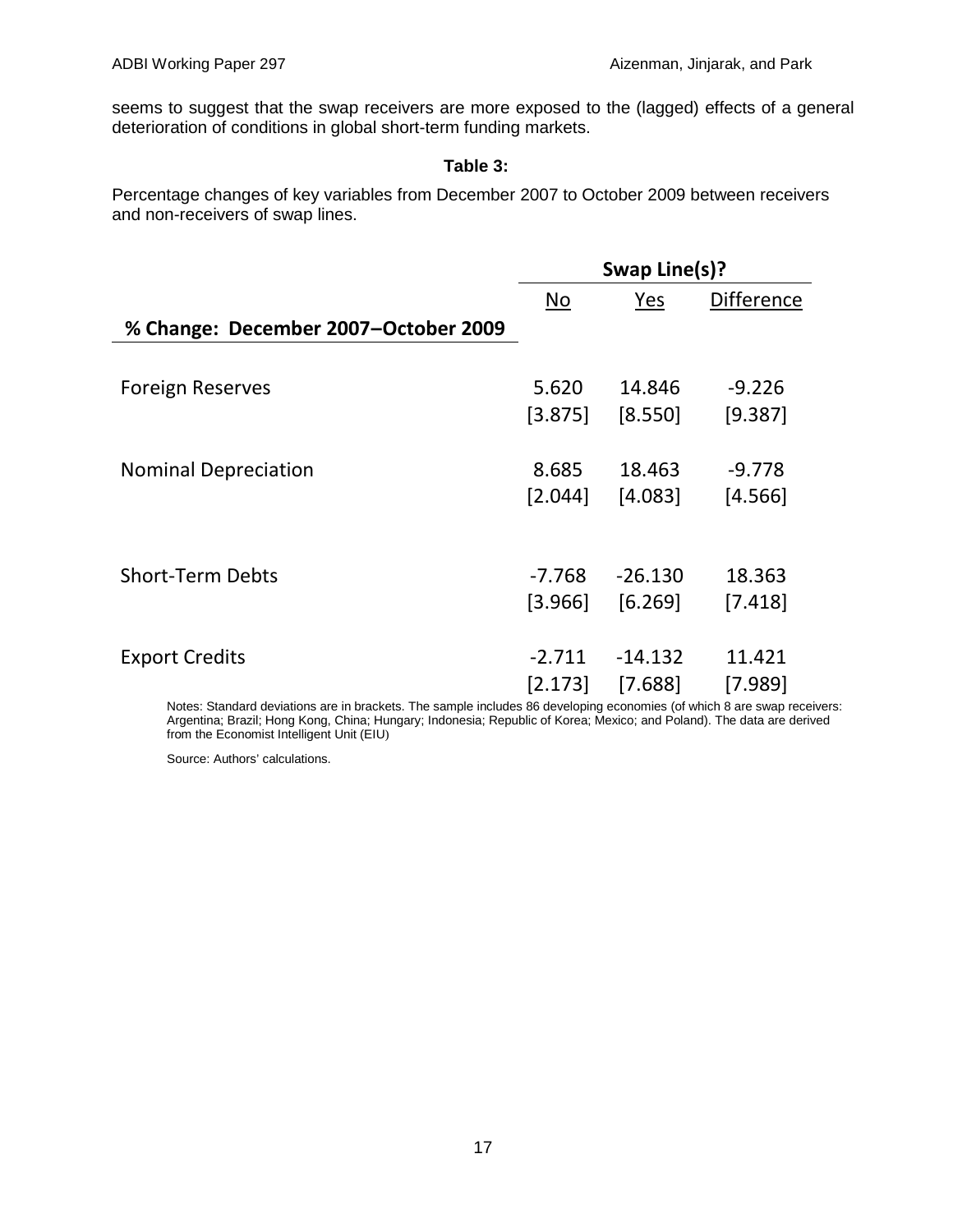Obstfeld, Shambaugh, and Taylor (2009) found that currencies of countries holding more reserves relative to M2 have tended to appreciate during the crisis, whereas those with smaller foreign reserves have tended to depreciate. They also argued that the dollar swaps to the emerging markets have been largely symbolic since Brazil, Korea, and Singapore already had foreign reserves more than predicted.<sup>[14](#page-19-0)</sup> Our evidence in Table 3 suggests that, as a group, the emerging market swap recipients have experienced significantly larger nominal currency depreciation and reduction of short-term debt stocks. Given that most of the emerging markets' short-term external debt are foreign currency denominated, the swap liquidity might have been in place to backstop these emerging markets, substituting for a large hoarding of foreign exchange reserves in a short period of time.

Also noticeable is a decline in the export credits of developing countries. This probably reflects the effects of adverse global short-term credit market conditions on the real side of global economy, namely international trade in goods and services. The finance literature consistently highlights the importance of trade credits as a financing vehicle between the buyers and sellers, as well as a source of external finance along with bank loans.<sup>[15](#page-19-1)</sup> For all the emerging markets, export credits account for 10% of the short-term external debt.<sup>[16](#page-19-2)</sup>

We explore further the relationship between swap agreements and international trade for all possible countries. Table 4 reports a seemingly unrelated regression of swap amount (dependent variable) on the size of bilateral trade between the country of swap providers (the US Fed, the ECB, and the PBOC) and swap recipients (22 countries in Table 2) and non recipients (191 countries). The size of bilateral trade is the total sum from 2004 to 2008. The swap amount is in the currency of providers. The estimating equation is given by:

<span id="page-19-0"></span> $14$  They predict the foreign reserves/GDP ratio as a function of financial openness, the exchange rate regime, monetary depth (M2/GDP ratio), a dummy for the advanced countries, and the ability to issue debt in one's own currency. From their estimates, however, Mexico and Hungary had fewer foreign reserves than predicted and their swap lines may have had a more substantive impact beyond mere signaling.

<span id="page-19-1"></span><sup>&</sup>lt;sup>15</sup> See for example, Love, Preve, and Sarria-Allende (2007). In the context of international transactions, Jinjarak (2007) provided some evidence that lagged trade credits forecast import, but not vice versa.

<span id="page-19-2"></span> $16$  This ratio dropped from 26% in 1997, presumably due to the Asian financial crisis.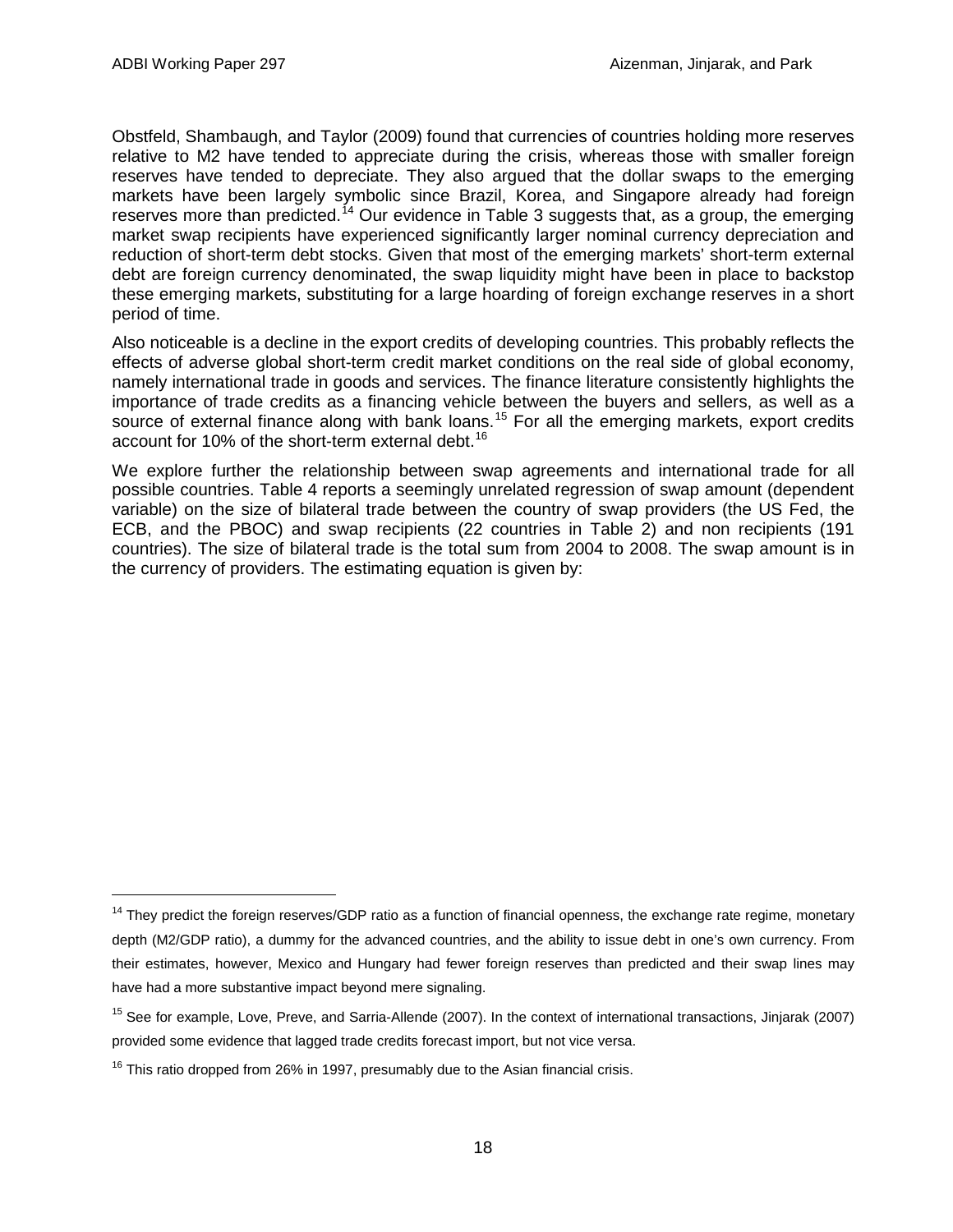$$
SWAP_{USA\rightarrow i} = a_{USA} \frac{EXPORTS_{USA\rightarrow i}}{\sum_{i}^{213} EXPORTS_{USA\rightarrow i}} + b_{USA} \frac{IMPORTS_{USA\leftarrow i}}{\sum_{i}^{213} IMPORTS_{USA\leftarrow i}} + \epsilon_{USA,i}
$$

From USA to country i

From European Central Bank to country i

$$
SWAP_{\text{EUR}\to i} = a_{\text{EUR}}\frac{EXPORTS_{\text{EUR}\to i}}{\sum\limits_{i}^{213}\text{EXPORTS}_{\text{EUR}\to i}} + b_{\text{EUR}}\frac{IMPORTS_{\text{EUR}\leftarrow i}}{\sum\limits_{i}^{213}\text{IMPORTS}_{\text{EUR}\leftarrow i}} + \epsilon_{\text{EUR},i}
$$

From People Bank of China to country i

$$
SWAP_{\text{CHN} \rightarrow i} = a_{\text{CHN}} \frac{EXPORTS_{\text{CHN} \rightarrow i}}{\sum\limits_{i}^{213} EXPORTS_{\text{CHN} \rightarrow i}} + b_{\text{CHN}} \frac{IMPORTS_{\text{CHN} \leftarrow i}}{\sum\limits_{i}^{213} IMPORTS_{\text{CHN} \leftarrow i}} + \epsilon_{\text{CHN},i}
$$

In using the above specification, we focus on the role of swap lines extended during the latest financial crisis. This approach can be considered as a version of the gravity model of international lending (e.g., Rose and Spiegel 2004; and Aizenman and Pasricha 2010) in which conditions that lead two countries to be more integrated are likely to lead to more financial activity between them. The key variable for swap liquidity provision is a trade link, as measured by the trade shares of swap recipients in the provider's total trade.<sup>[17](#page-20-0)</sup>

<span id="page-20-0"></span><sup>&</sup>lt;sup>17</sup> Aizenman and Pasricha (2010) found that for the US, both the trade and financial exposure to developing countries explains the recipients of the US Fed's swap lines. Unfortunately, data limitations prevent us from controlling for the financial exposure of the country supplying the swap lines to the recipient country.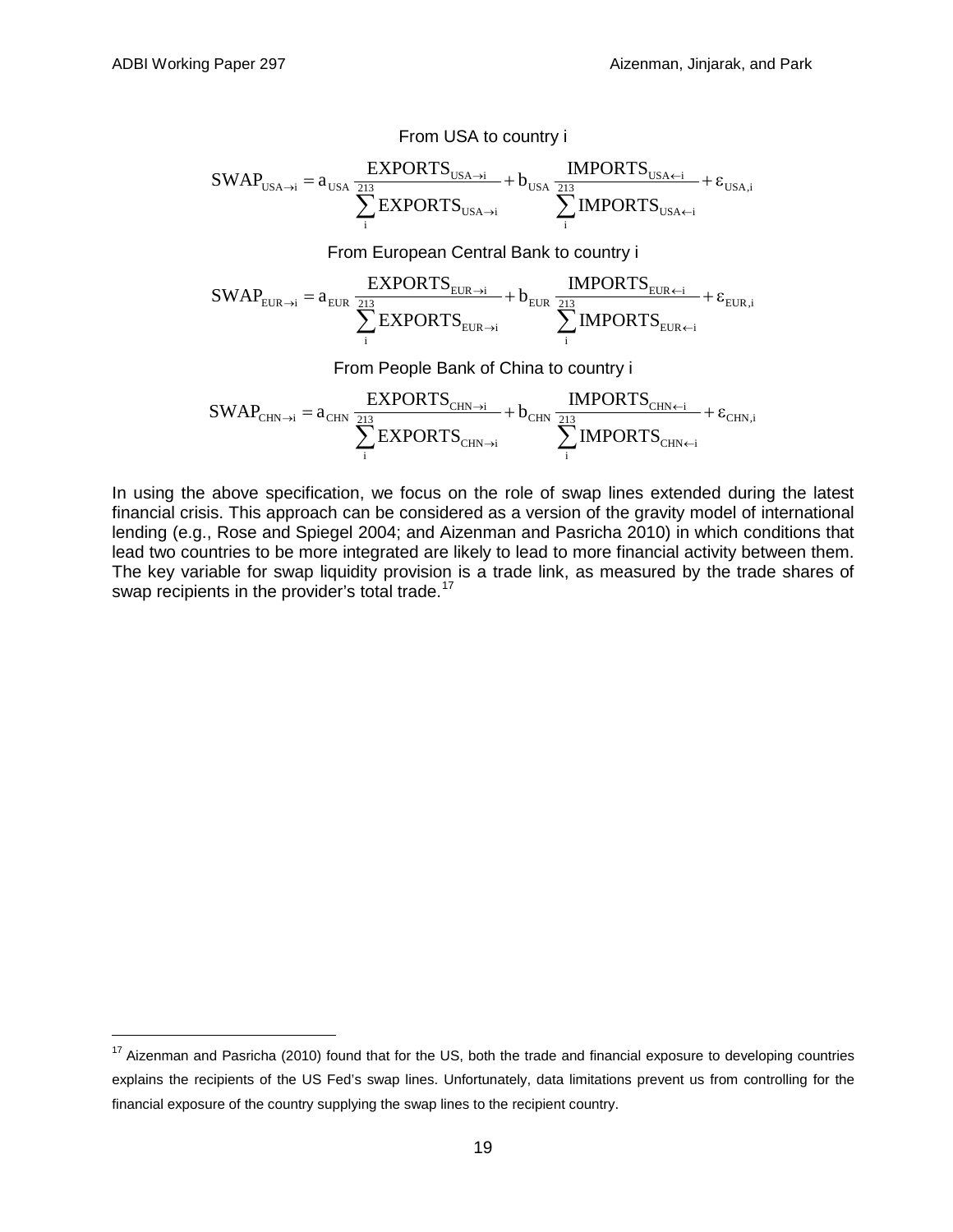### **Table 4-a:**

Seemingly unrelated regression of swap amount (dependent variable) on the size of bilateral trade between the country of swap providers (the Federal Reserve, the European Central Bank, and the People Bank of China) and the receivers (22 countries in Table 2) and non-receivers (191 countries).

The estimating equation is given by

$$
SWAP_{\text{USA}\rightarrow i} = a_{\text{USA}} \frac{\text{EXPORTS}_{\text{USA}\rightarrow i}}{\sum_{i}^{213} \text{EXPORTS}_{\text{USA}\rightarrow i}} + b_{\text{USA}} \frac{\text{IMPORTS}_{\text{USA}\leftarrow i}}{\sum_{i}^{213} \text{IMPORTS}_{\text{USA}\leftarrow i}} + \epsilon_{\text{USA},i}
$$
\n
$$
SWAP_{\text{EUR}\rightarrow i} = a_{\text{EUR}} \frac{\text{EXPORTS}_{\text{EUR}\rightarrow i}}{\sum_{i}^{213} \text{EXPORTS}_{\text{EUR}\rightarrow i}} + b_{\text{EUR}} \frac{\text{IMPORTS}_{\text{EUR}\leftarrow i}}{\sum_{i}^{213} \text{IMPORTS}_{\text{EUR}\leftarrow i}} + \epsilon_{\text{EUR},i}
$$
\n
$$
SWAP_{\text{CHN}\rightarrow i} = a_{\text{CHN}} \frac{\text{EXPORTS}_{\text{CHN}\rightarrow i}}{\sum_{i}^{213} \text{EXPORTS}_{\text{CHN}\rightarrow i}} + b_{\text{CHN}} \frac{\text{IMPORTS}_{\text{CHN}\leftarrow i}}{\sum_{i}^{213} \text{IMPORTS}_{\text{CHN}\leftarrow i}} + \epsilon_{\text{CHN},i}
$$
\n
$$
\sum_{i}^{213} \text{EXPORTS}_{\text{CHN}\rightarrow i} + b_{\text{CHN}} \frac{\text{IMPORTS}_{\text{CHN}\leftarrow i}}{\sum_{i}^{213} \text{IMPORTS}_{\text{CHN}\leftarrow i}} + \epsilon_{\text{CHN},i}
$$

 $\rightarrow$   $\angle$   $\blacksquare$ 

 $\sum_{i}$   $\sum_{i}$  ivir  $\sum_{i}$  introduced in  $\sum_{i}$ 

 $EXPORTS_{CHN-1}$   $\sum$  IMPORTS

|                               | Trade Share (% of Total), SUR Estimation |                     |                        |  |  |  |
|-------------------------------|------------------------------------------|---------------------|------------------------|--|--|--|
| <b>Bilateral Trade Shares</b> | <b>USA</b>                               | <b>EUR</b>          | <b>PRC</b>             |  |  |  |
| Exports                       | $1.927**$<br>(0.839)                     | 0.052<br>(0.122)    | 2.922***<br>(1.037)    |  |  |  |
| <b>Imports</b>                | $-1.422*$<br>(0.752)                     | $-0.056$<br>(0.128) | $-2.067***$<br>(0.781) |  |  |  |
| R-squared                     | 0.041                                    | 0.001               | 0.038                  |  |  |  |
| Countries                     | 213                                      | 213                 | 213                    |  |  |  |
| Swap lines                    | 11                                       | 4                   | 6                      |  |  |  |

Notes: The size of bilateral trade is the total sum from 2004 to 2008. The swap amount is in the currency of providers. Standard errors are in parentheses (\*,\*\*,\*\*\* denotes statistical significance at 10%, 5%, 1%, respectively).

Source: Authors' calculation.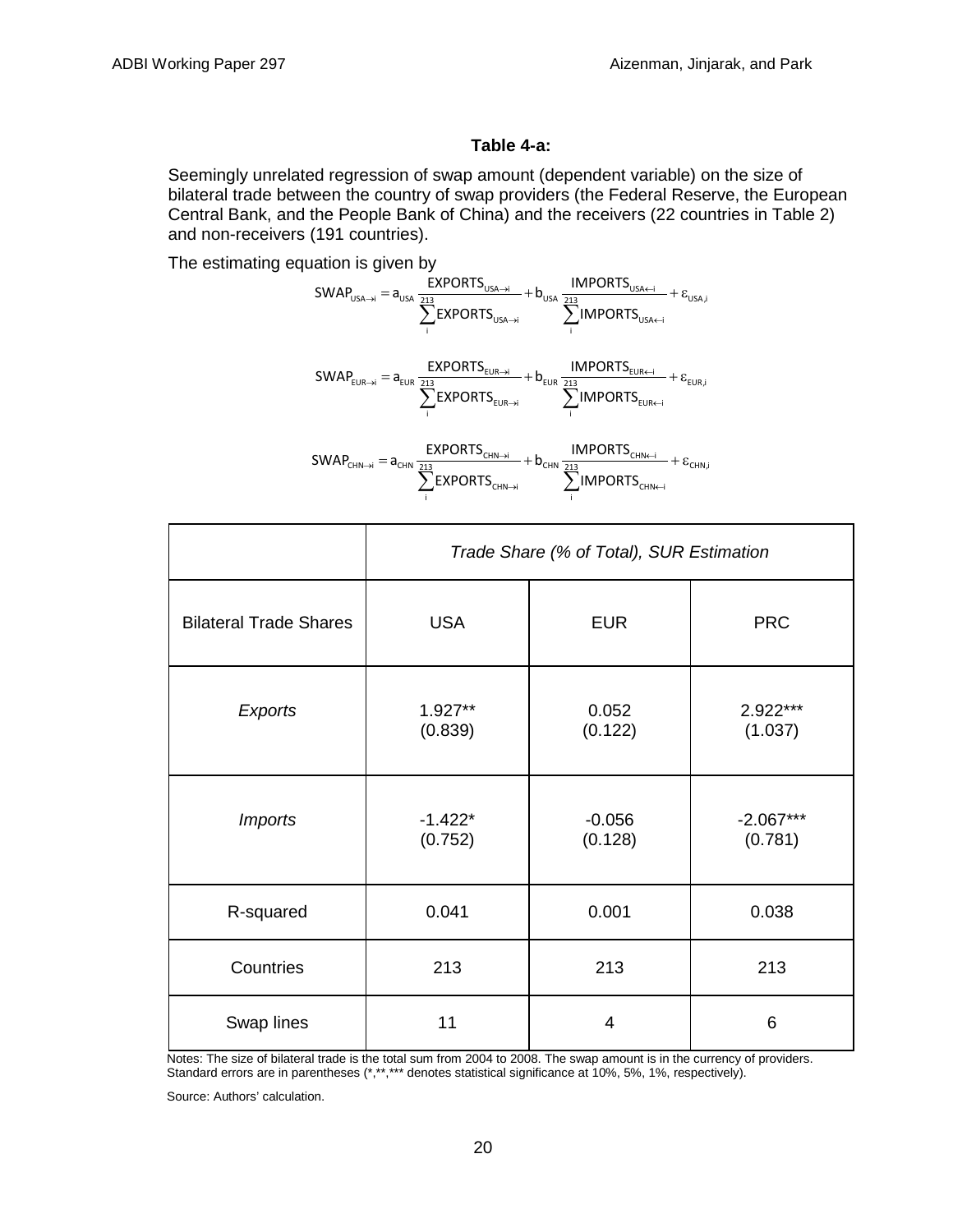#### **Table 4-b:**

Probit and tobit estimation of swap lines (dependent variable) on the size of bilateral trade between the country of swap providers (the Federal Reserve, the European Central Bank, and the People Bank of China) and the receivers (22 countries in Table 2) and non receivers (191 countries).

| Specification                           | Probit<br>Estimation |                     |                     | Tobit<br>Estimation    |                      |                      |
|-----------------------------------------|----------------------|---------------------|---------------------|------------------------|----------------------|----------------------|
| <b>Bilateral Trade</b><br><b>Shares</b> | <b>USA</b>           | eurozone            | <b>PRC</b>          | <b>USA</b>             | eurozone             | <b>PRC</b>           |
| % of Total Exports                      | $0.220**$<br>(0.109) | 0.281<br>(0.505)    | 0.050<br>(0.072)    | $25.479*$<br>(13.600)  | 5.966<br>(10.669)    | 14.920<br>(17.884)   |
| % of Total Imports                      | $-0.197*$<br>(0.110) | $-0.308$<br>(0.553) | $-0.031$<br>(0.056) | $-22.028*$<br>(13.176) | $-6.521$<br>(11.682) | $-9.475$<br>(13.845) |
| Pseudo R-squared                        | 0.0705               | 0.0114              | 0.0107              | 0.0315                 | 0.0075               | 0.0071               |
| Countries                               | 213                  | 213                 | 213                 | 213                    | 213                  | 213                  |
| Swap lines                              | 11                   | 4                   | 6                   | 11                     | 4                    | 6                    |

Notes: The size of bilateral trade is the total sum from 2004 to 2008. The swap amount is in the currency of providers. Standard errors are in parentheses (\*,\*\* denotes statistical significance at 10% and 5%, respectively).

#### Source: Authors' calculation.

The estimation results in Table 4-a show that the importance of swap recipients as an export destination is associated with a larger amount of swap liquidity extended from the US Fed and the PBOC. In the case of the dollar swap lines, the results seem to be driven by the presence of Japan and the euro area, which account for 7% and 20% of US exports, respectively. For the swap liquidity extended by the PBOC, the association between the swap size and export share is quite systematic: Hong Kong, China; Korea; Indonesia; Malaysia; and Argentina account for 12%, 4%, 0.9%, 1.1% and 0.2% of the PRC's total exports, respectively. An issue in Table 4-a is that most of the dependent variables are zero, with the exceptions of about a dozen countries, the few recipients of swap lines. Therefore, we redo and report in Table 4-b the regression results using the Probit and Tobit estimations, confirming that bilateral trade ties are strongly associated with the dollar swap lines.

It is useful to check whether the marginal increase in bilateral trade (i.e., the % increase in bilateral trade in the previous five years, as a measure of the swap provider's propensity to trade) is associated with the presence of swap agreements and their size. Using the SUR specification in Table 4-a, we address this issue first by using OLS estimation and separating trade shares below and above 1%. The estimation results continue to show that larger export destinations tend to receive larger swap lines from the US and the PRC. Next, we replace the bilateral trade shares with the marginal increases in bilateral trade. Specifically, we check whether an increase in the PRC's exports to Argentina relative to an increase in the PRC's total exports from 2004 to 2008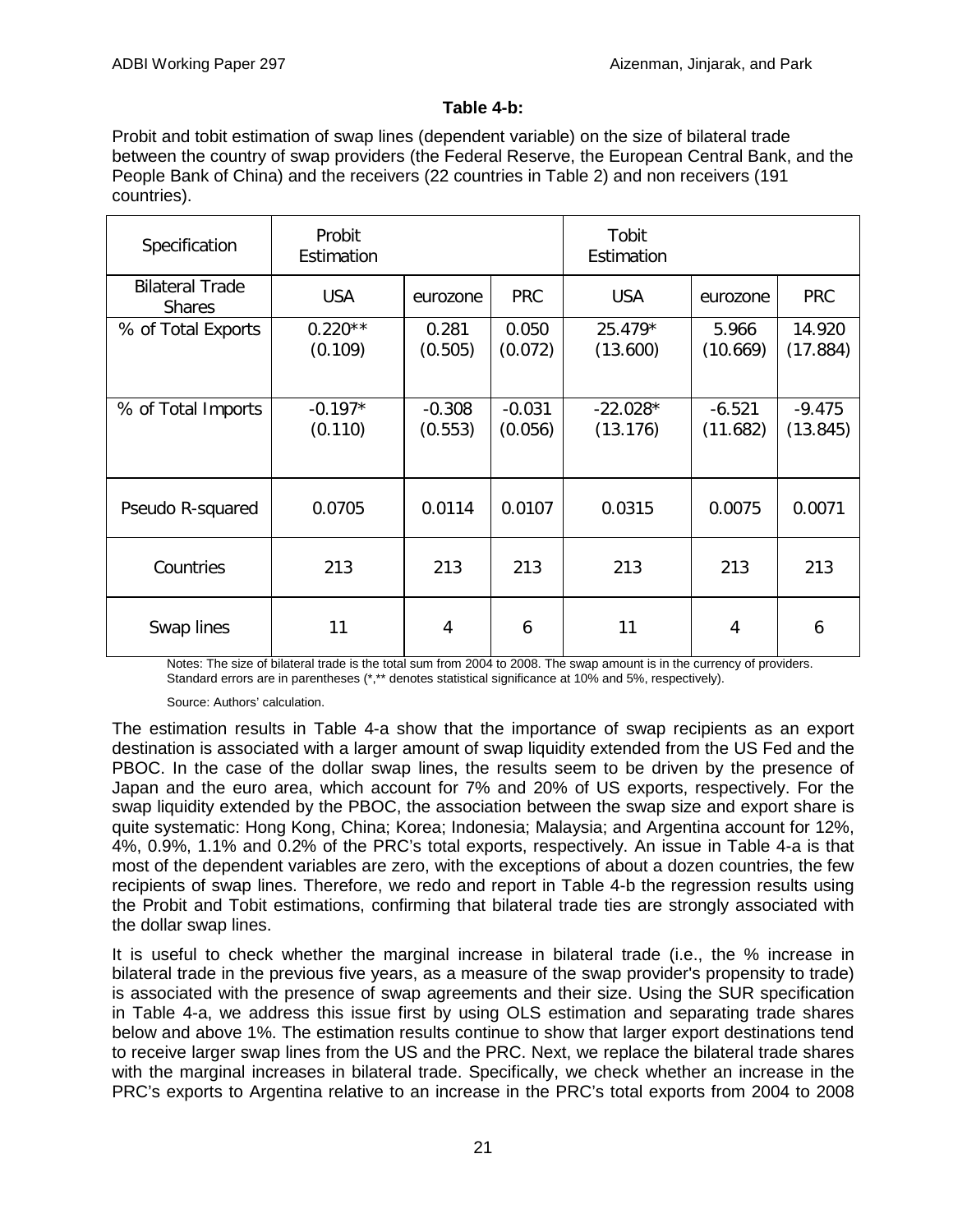increase the size of swap lines extended from the PRC. The results suggest that the marginal increase of bilateral trade over the past five years is associated with the swap liquidity extensions by both the US and the PRC.

During the global financial crisis, the frequent concern voiced toward the emerging markets has been the possibility that their foreign exchange reserves might have been too low relative to GDP and outstanding short-term external debt. Indeed, history has never been short on evidence of concurrent external liquidity and currency runs. Figure 6 plots the nominal depreciation (%) from July 2008 to June 2009 against (ST Debts - FX Reserves)/ FX Reserves (%) as of July 2008 for 23 emerging markets.<sup>[18](#page-23-0)</sup> The figure also provides a linear prediction (quarterly data) specification (III) of Table 5.

#### **Figure 6:**

Nominal depreciation (%) from July 2008 to June 2009 against the

ST Debts-Foreign Reserves Foreign Reserves (%) as of July 2008. The 23 countries below make

up the S&P and MSCI emerging bond and equity indices. The linear prediction (using quarterly data) is given by specification (III) in Table 5.

Nominal Depreciation from July 2008 to June 2009



Source: Authors' calculations.

<span id="page-23-0"></span><sup>&</sup>lt;sup>18</sup> We focus on these 23 countries as they make up the widely-followed S&P and MSCI emerging-market bond and equity indices.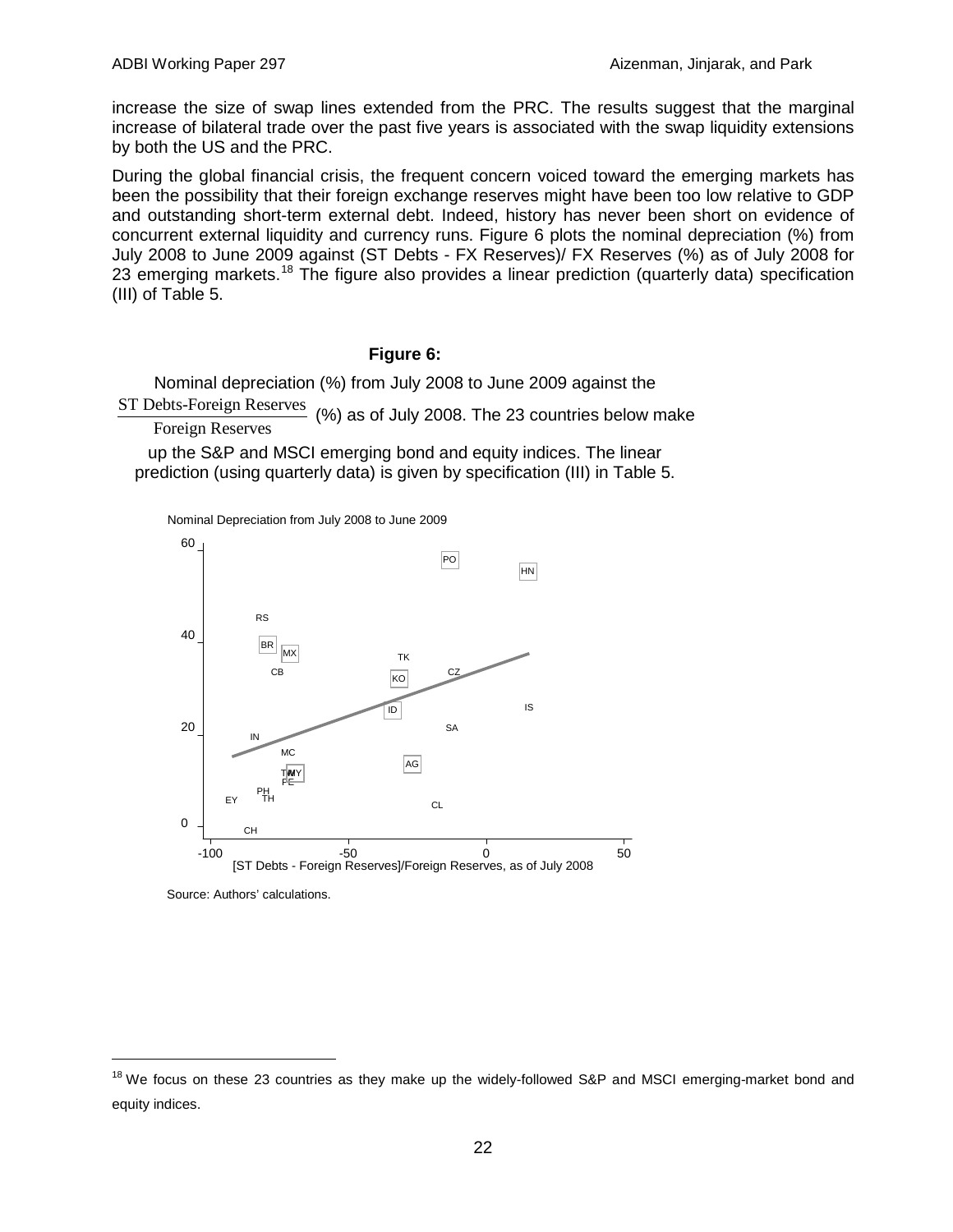#### **Table 5**

Test whether  $\frac{\text{STت} \text{Debts-Foreign Reserves}}{\text{Foreign Reserves}}$  and  $\frac{\text{Foreign Reserves}}{\text{GDP}}$  of July 2008 (explanatory variables) Foreign Reserves

are associated with the nominal depreciation during June 2008 to June 2009 (dependent variable). The sample includes 23 emerging markets (with quarterly data and included in MSCI).

|              | (I) |              | (II) |                         | (III) |       |
|--------------|-----|--------------|------|-------------------------|-------|-------|
| $(SE-IR)/IR$ | .21 | $(.09)^{**}$ |      |                         | .16   | (.10) |
| IR/GDP       |     |              |      | $-.37$ $(.19)^*$ $-.24$ |       | (.20) |
| R-Squared    | .19 |              | .15  |                         | .24   |       |
| Countries    | 23  |              | 23   |                         | 23    |       |

Notes: Standard errors are in parentheses (\* and \*\* denotes statistical significance at 10% and 5%, respectively).

Source: Authors' calculations.

As noted earlier, Obstfeld, Shambaugh, and Taylor (2009) found that currencies of countries holding more reserves have tended to appreciate in the crisis. The estimation results in Table 5 show that, as expected, larger nominal depreciation is associated with larger (ST Debts – FX Reserves)/FX Reserves and lower FX Reserves/GDP ratios. Both coefficient estimates are, however, statistically weak. If we run the regression with only one of these two variables, each variable becomes highly significant. As of July 2008, the correlation between (ST Debts – FX Reserves)/FX Reserves and FX Reserves/GDP is -0.43, which is rather high. Emerging markets with larger external financing gaps tended to hold smaller amounts of foreign reserves at the onset of the 2008 crisis.

The swap recipients in Figure 6 seem to be indistinguishable from the non-recipients in terms of their nominal depreciation and short-term financing gap. Focusing on the recipient group, however, shows some difference between the recipients of the PRC's swaps (Argentina, Indonesia, and Malaysia) and the other swap recipients. In relation to the prediction line, the recipients of the PRC's swap have experienced smaller actual nominal depreciation than predicted. On the other hand, the recipients of swaps with the US (Brazil, Korea, and Mexico) and swaps with the ECB (Hungary and Poland) have had larger actual depreciation than the predicted ones. One interpretation of this evidence is that PRC's swap liquidity has been complementary to international reserves as an effective insurance against the instability of its recipient's currency. On the other hand, swaps from the US Fed and the ECB have played a substitute role to foreign reserves accumulation in the emerging markets.<sup>[19](#page-24-0)</sup>

<span id="page-24-0"></span><sup>&</sup>lt;sup>19</sup> An alternative interpretation is that Argentina, Indonesia, and Malaysia are less integrated with the global financial system than Brazil, Korea, and Mexico, and therefore faced smaller effective deleveraging pressure. This suggests that controlling financial integration, balance sheet exposure, and deleveraging would provide a more satisfactory explanation of cross-country variations in exchange rate depreciation and international reserves loses during the global financial crisis.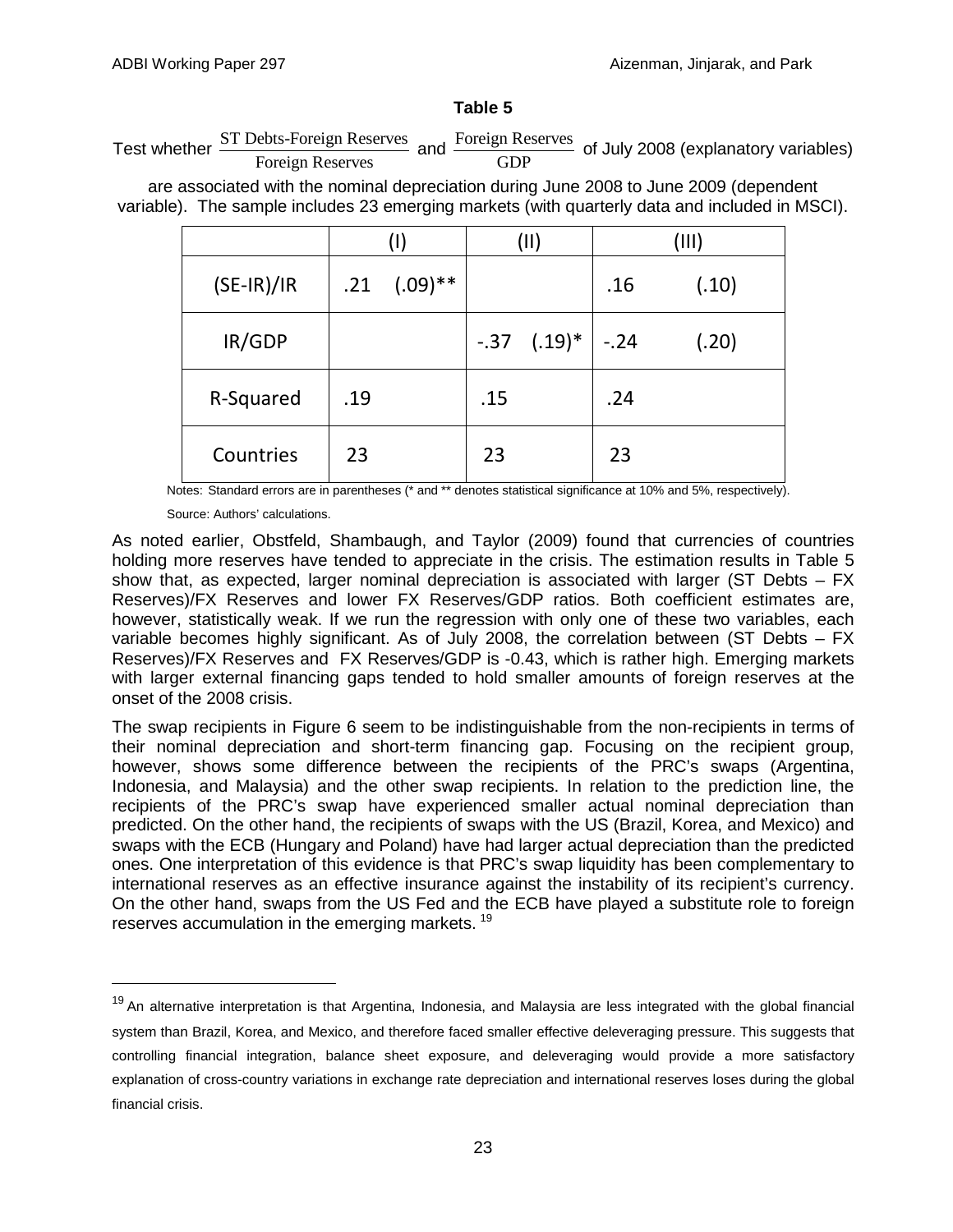A limitation of our analysis is that, at this stage, we are unable to control for the factors accounting for foreign currency pressure—for example, deleveraging pressures and declines in net exports, as well as country-specific balance sheet exposures. Ideally, one needs to control for these variables in order to understand the marginal contribution of swap lines.<sup>[20](#page-25-0)</sup> Figure 5 and our estimation results are consistent with the possibility that the introduction of swap lines is more important than the actual use of these lines. This would be the case if countries value flexibility granted by the swap line, providing the option of using it if the crisis deepens. Yet, the actual use of a swap line may be associated with a stigma, implying that countries would prefer to use swap lines as a last resort (or at least as a secondary resort). <sup>[21](#page-25-1)</sup> Hence, somewhat paradoxically, countries that are eager to have access to swap lines in a crisis may refrain from using it.

<span id="page-25-0"></span> $20$  To illustrate this point, take the case of Korea and Brazil. A bigger drop in net exports, greater deleveraging, and exposure to short term foreign currency debt may have induced Korea to deplete its FX reserves by US\$60 billion, as well as allow the won to depreciate. In contrast, Brazil's adjustment was mostly via the depreciation of the real.

<span id="page-25-1"></span><sup>21</sup> The crisis suggests a lingering stigma associated with accessing IMF credit lines, with some countries preferring to use ad hoc swap lines before using IMF credit lines.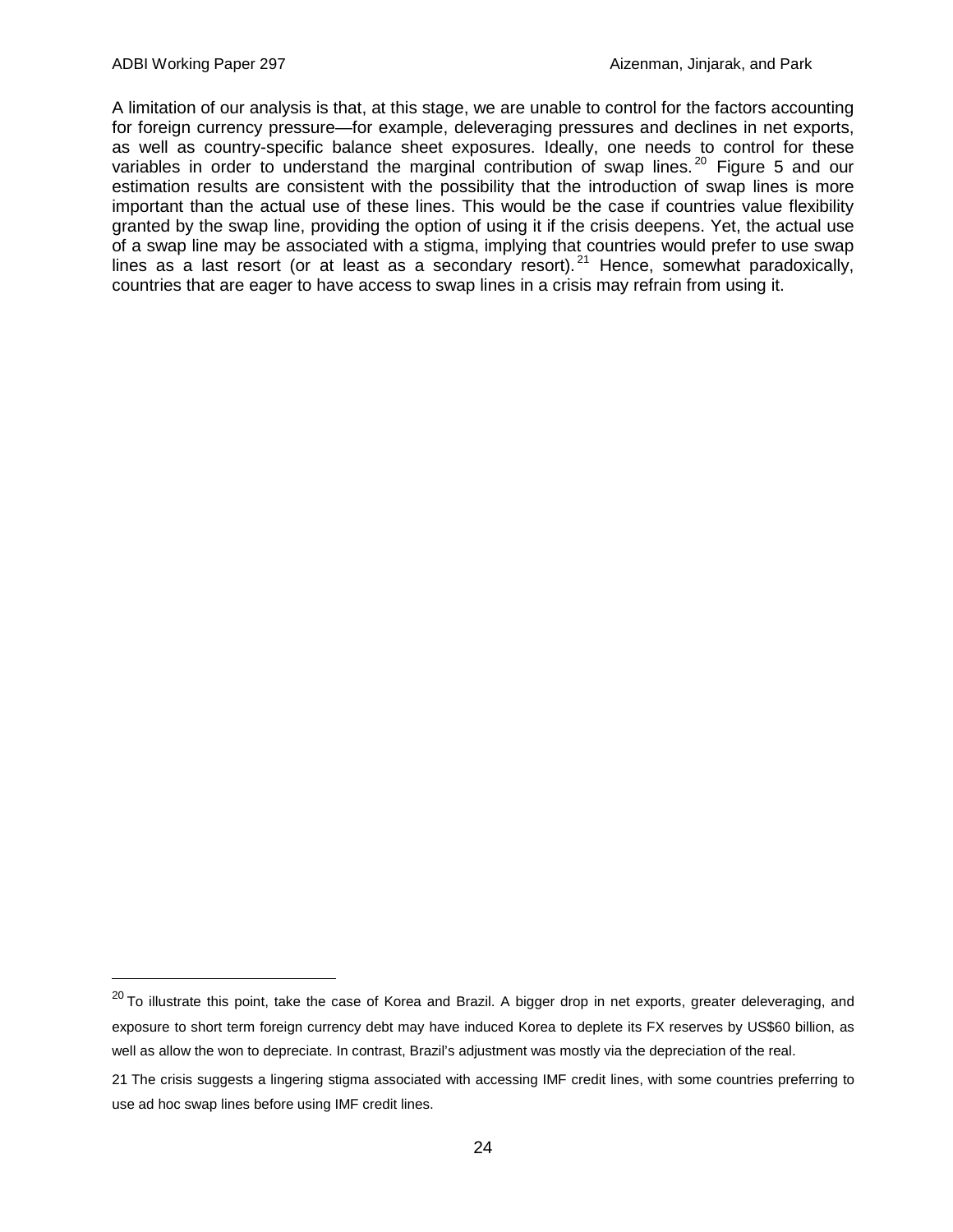# **6. CONCLUDING OBSERVATIONS**

<span id="page-26-0"></span>One key stylized fact of global FX reserve management during the global financial crisis has been the proliferation of swap agreements between large central banks such as the US Fed, PBOC and ECB on one hand, and the central banks of emerging markets on the other. The most well-known of such agreements is the US\$30 billion agreements between the US Fed and the central banks of four systematically important emerging markets with strong fundamentals —Brazil, the Republic of Korea, Mexico, and Singapore—which came into effect in October 2008. An important issue which arises in connection with the swap deals is the extent to which they can mitigate the precautionary or self-insurance motive, which underpinned the unprecedented reserve accumulation in developing countries immediately prior to the global crisis. At a broader level, swap lines can substitute for reserves since the two serve the same basic purpose—they are both international liquidity which can be called upon in case of unexpected shortages of the same. Upon closer inspection, there are clear limits to substitutability between swaps and reserves. Above all, the credibility of reserves in the eyes of financial markets is ultimately determined by the credibility of the central bank holding the reserves, while the credibility of swap lines is determined by the credibility of the central bank providing the liquidity support. Of course, one may question the credibility of the US Fed in light of the fact that the global crisis originated in the US. However, the somewhat paradoxical appreciation of the dollar at the slightest sign of global financial distress, as in the Dubai crisis, attests to the enduring safe-haven status of the dollar.

Before we can meaningfully assess the prospective impact of swap agreements on reserve accumulation, it is necessary to look at the nature of those agreements as well as their determinants. This has motivated the empirical analysis of this paper. Overall, the evidence indicates that by and large, swap lines are extended only to fundamentally sound and wellmanaged emerging markets. Crucially, sound fundamentals include healthy levels of FX reserves.

The highly selective nature of swap recipients means that a majority of developing countries will not have access to swap facilities. For those countries, swap lines cannot possibly be a substitute for reserve accumulation, for the simple reason that the central banks of large countries will be unwilling to provide them with swap lines. Of course, there are other substitutes for individual reserve accumulation, such as regional reserve pooling arrangements or access to IMF credit lines.

More fundamentally, our evidence shows that large central banks tend to extend swap facilities only to those countries with which they have strong financial and trade linkages. In other words, while swaps can contribute to the global public good of global financial stability, in reality, large central banks provide liquidity support only when it is in the self-interest of their respective countries to do so. For example, as noted earlier, exposure of US banks was the single most important explanation for the US Fed entering into swap deals with Brazil, Korea, Mexico and Singapore.

In the context of swap lines motivated by the self-interest of providing countries, a particularly interesting result from our empirical analysis is the strong influence of trade, particularly exports, in the determination of recipient countries. That is, large central banks tend to enter into swap agreements with their counterparts in countries which are important export markets. Although this pattern holds for large central banks in general, what is striking is that it helps to explain the recent rise of the PBOC as a major provider of swap facilities. For all its spectacular growth, the PRC's financial system is still underdeveloped and lags far behind the country's real economy. The depth, breadth, liquidity, and sophistication of its financial markets fall far below that of financial center countries, which explains why the PRC invests so much of its savings in US financial markets. Furthermore, the credibility of the PBOC is not noticeably greater than that of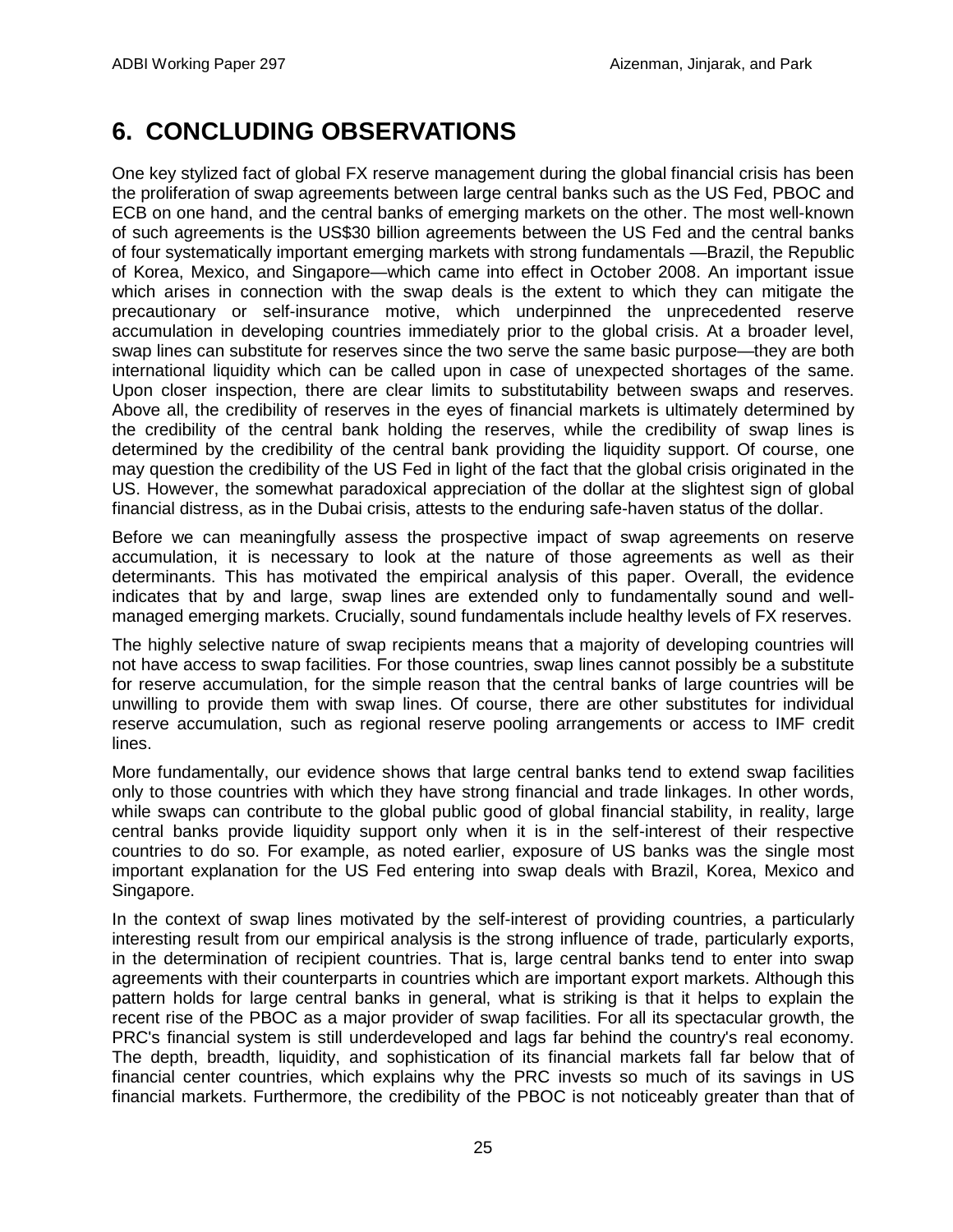-

central banks in other emerging markets, even though it sits atop the world's largest stockpile of reserves.

Nevertheless, the emergence of the PRC as a globally significant trading power gives the yuan some intrinsic value despite the country's financial under-development. In particular, the yuan can be used to pay for imports from the PRC, which is large and growing in many countries given the sustained and rapid growth of the country's exports. The inclusion of countries such as Argentina and Belarus—not known for strong fundamentals or sound management—among PBOC's swap recipient countries points to the overarching dominance of export markets as the key criterion. Be that as it may, the growth of yuan-dominated swap lines may be a precursor to the eventual emergence of the yuan as a new reserve currency.

The Korean experience is highly significant because it is a real-world example of a country simultaneously using both FX reserves and swap deals to deal with financial instability during the global financial crisis. One possible interpretation of the Korean saga is that more is always better when it comes to reserves, since even its ample stockpile of reserves failed to prevent a sharp depreciation in the won. However, such a misinterpretation would be misguided and inappropriate since it is doubtful whether more reserves would have made any difference. When market confidence is shattered, FX market intervention to stabilize the exchange rate becomes ineffective, even if the economy has sound fundamentals. That is, reserves fail to perform their precautionary or self-insurance function when tail-end risks are realized. In fact, as in the case of Korea, declining reserves themselves intensified market fears and concerns. This formed a vicious cycle in which adverse market sentiment drove down reserves via FX market intervention, and the decline in reserves, in turn, further dampened market sentiment. The timing of market movements suggests that BOK's three swap agreements, particularly the agreement with the US Fed, played a pivotal role in calming market hysteria over a possible dollar shortage. Quite clearly, the swap agreement would have been much less effective in the absence of strong fundamentals, including healthy reserve levels. A plausible interpretation of the Korean experience seems to be that swap lines which have important signaling effects, such as the BOK-Fed deal, can restore the precautionary or self-insurance function of reserves. This function can temporarily freeze up during severe shocks, but the Korean experience shows that swap deals can revive the function by restoring market confidence.

One big puzzle in Asia's FX reserve management in the global crisis period is the virtual invisibility of the CMI. It was precisely the type of financial turbulence visited upon Korea in the second half of 2008, precipitated by market jitters about prospective shortage of dollar liquidity, that the architects of the CMI had in mind. However, Korea turned to the US Fed for primary support when push came to shove and the country teetered toward a full-fledged financial crisis. Even CMI partners PBOC and the Bank of Japan played only a secondary role, and outside the CMI framework at that. What are needed for member countries to make greater use of the CMI in the future are more concrete and specific governance structure and implementation details. $^{22}$  $^{22}$  $^{22}$ 

Encouragingly, as noted earlier, substantive progress has been made toward the multilateralization of the CMI (CMIM) since October 2008. In fact, the global financial crisis has served as a catalyst for CMIM. The resolution of politically sensitive issues such as the relative share of contributions among member countries, as well as the establishment of clear conditions

<span id="page-27-0"></span><sup>&</sup>lt;sup>22</sup> Curiously, BOJ swaps lines were available to under CMI, and were not even tied to IMF conditionality. Despite this, Korea did not access the swap lines, and preferred to use the US Fed swap line instead.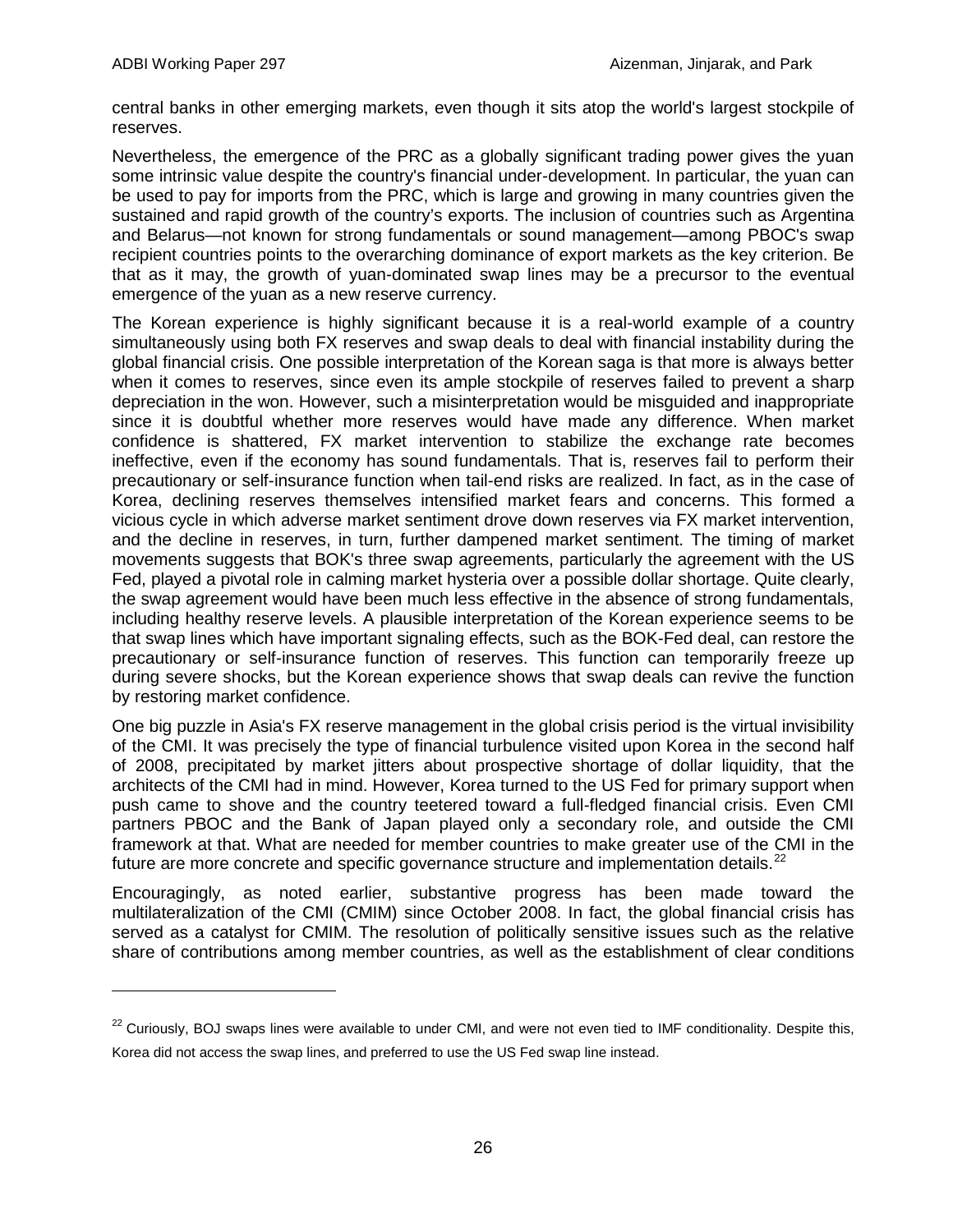for withdrawal of reserves and an independent regional surveillance unit, is expected to significantly boost the attractiveness of CMI as a source of funds during a crisis.

Despite progress with the CMIM, a range of issues relating to its the governance, operations, and technical details still remain unresolved. These include, for example, how withdrawal requests will be evaluated and how funds will be disbursed.

In addition to deepening regional reserve pooling arrangements such as the CMIM, another policy option for mitigating the need for precautionary reserves is to lengthen the duration of swap agreements. The Korean experience shows that swap agreements can help restore market confidence at a time of severe crisis. There is an intriguing possibility that swaps can help maintain market confidence even during non-crisis periods. The evidence of our analysis suggests that swap lines are motivated primarily by the self-interest of provider countries, but in fact they deliver substantial benefits for both provider and recipient countries. For provider countries, swaps help to safeguard the economic interests they have in countries to which they extend swap lines. The interests may take different forms—e.g., the exposure of US banks or a significant export market—but they can be substantial. For recipient countries, swaps help to restore financial stability during episodes of extreme financial distress when even large stockpiles of FX reserves fail to reassure markets. It is entirely possible that swaps are mutually beneficial not only during crises but also during non-crisis periods. Formalizing and institutionalizing swap lines so that they are transformed from temporary anti-crisis measures to more long-term mechanisms for liquidity support may dampen the need for precautionary reserve hoarding.

At a broader level, the desirability of the unprecedented scale and speed of Asia's reserve accumulation in the pre-crisis period is debatable. According to the dollar standard or Bretton Woods II view of global imbalances, Asia seeks to achieve rapid economic growth by adopting macroeconomic and exchange rate policies that keep exchange rates very competitive on a sustained basis. A centerpiece of such policies is systematic intervention in the FX market to purchase US dollars and de facto pegging to the US dollar. The rapid build-up of reserves may be a visible consequence of those policies. According to this interpretation, the global financial crisis has shattered the myth that the dollar standard was sustainable for a long period of time since it benefited both Asia (through rapid growth driven by strong export growth) and the US (which obtained cheap external financing due to massive Asian purchases of low-yielding US government bonds). Arguably, some observers interpret the global crisis as a painful wake-up call that Asian over-production counterbalanced by US over-consumption is ultimately an unsustainable game which harms all countries.

Finally, since volatile capital flows usually results in financial instability in emerging markets, and the fundamental purpose of precautionary reserves is to limit this effect, some emerging markets may opt to dampen the precautionary accumulation of FX reserves by controlling volatile capital flows. According to this argument, controlled financial integration which retains some restrictions on capital flows may limit financial instability; this in turn will limit the need for precautionary FX reserves. One possible solution to sudden stops and deleveraging may be a Pigovian tax scheme, where inflows of portfolio flows and external borrowing above a threshold may be taxed at an increasing rate, reflecting the resultant higher exposure of the central bank to a possible future bailout of the banking system.<sup>[23](#page-28-0)</sup> Such a tax scheme, implemented *before* banks' external

<span id="page-28-0"></span><sup>&</sup>lt;sup>23</sup> The design of the US Federal Deposit Insurance Corporation (FDIC) deposit insurance scheme may be viewed as generating outcomes similar to such a Pigovian tax scheme. The FDIC charges insurance premiums on bank deposits at a rate that ideally should reflect the riskiness of banks' investments. The insurance premium is akin to a tax on banks' borrowing, inducing the bank to internalize the impact of its balance sheet on the possibility of future bailouts. As with any insurance scheme, care should be taken when dealing with the possibility of moral hazard.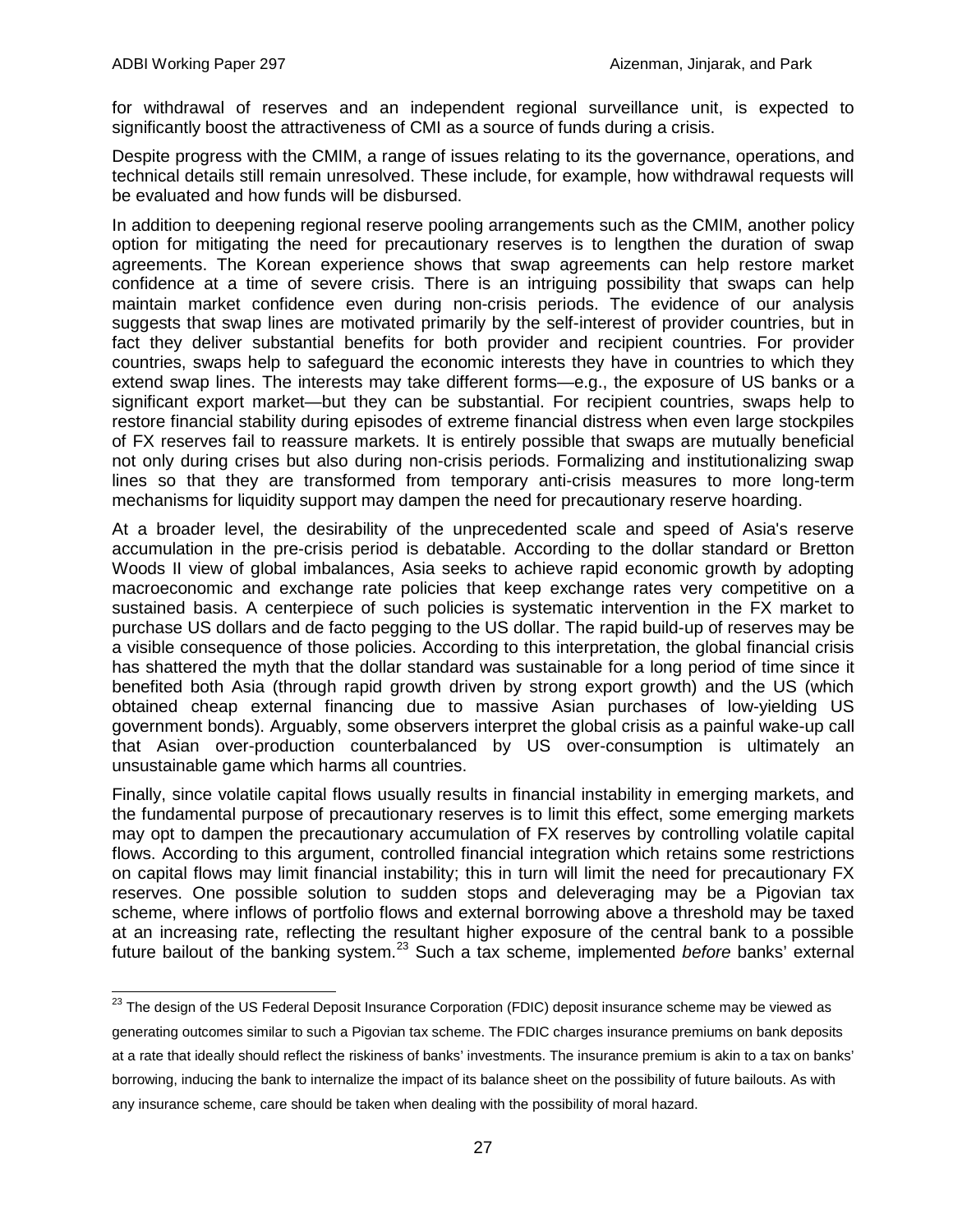borrowing takes place, may curtail exposure to the growing hazard facing the recipient country due to possible deleveraging.<sup>[24](#page-29-0)</sup> It may induce the foreign investor to internalize the externality associated with possible costs of deleveraging, and reduce the cost of self-insurance by funding some of it.

<span id="page-29-0"></span><sup>&</sup>lt;sup>24</sup> It is noteworthy that this tax should apply only to external borrowing in hard currency, and not to other forms of capital inflows, like equity flows and foreign direct investments (foreign purchase of domestic equities and domestic capital). The differential treatment of the various types of financial inflows follows from the logic of balance sheet exposure and the original sin: the depreciation of the domestic currency induced by deleveraging reduces the foreign currency needed to finance domestic equity deleveraging, but increases the domestic currency needed to fund deleveraging of foreign currency debt.